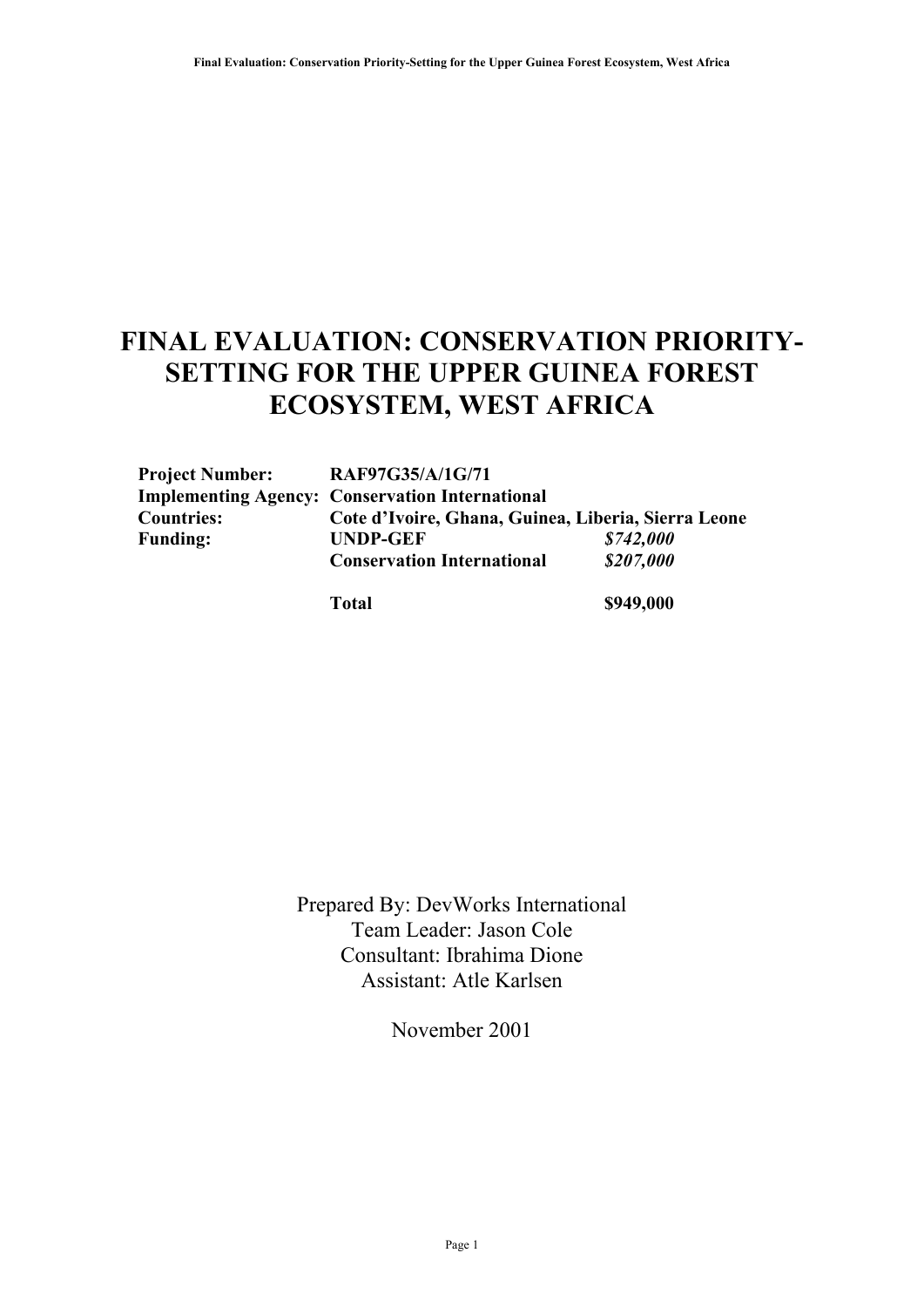| Phase I From Building a State of Knowledge to Consensus Conservation Priorities 6 |  |
|-----------------------------------------------------------------------------------|--|
|                                                                                   |  |
|                                                                                   |  |
| Phase II From Conservation Priorities to Sustainable Resource Planning 8          |  |
|                                                                                   |  |
|                                                                                   |  |
|                                                                                   |  |
|                                                                                   |  |
|                                                                                   |  |
|                                                                                   |  |
|                                                                                   |  |
|                                                                                   |  |
|                                                                                   |  |
|                                                                                   |  |
|                                                                                   |  |
|                                                                                   |  |
|                                                                                   |  |
|                                                                                   |  |
|                                                                                   |  |
|                                                                                   |  |
|                                                                                   |  |
|                                                                                   |  |
|                                                                                   |  |
|                                                                                   |  |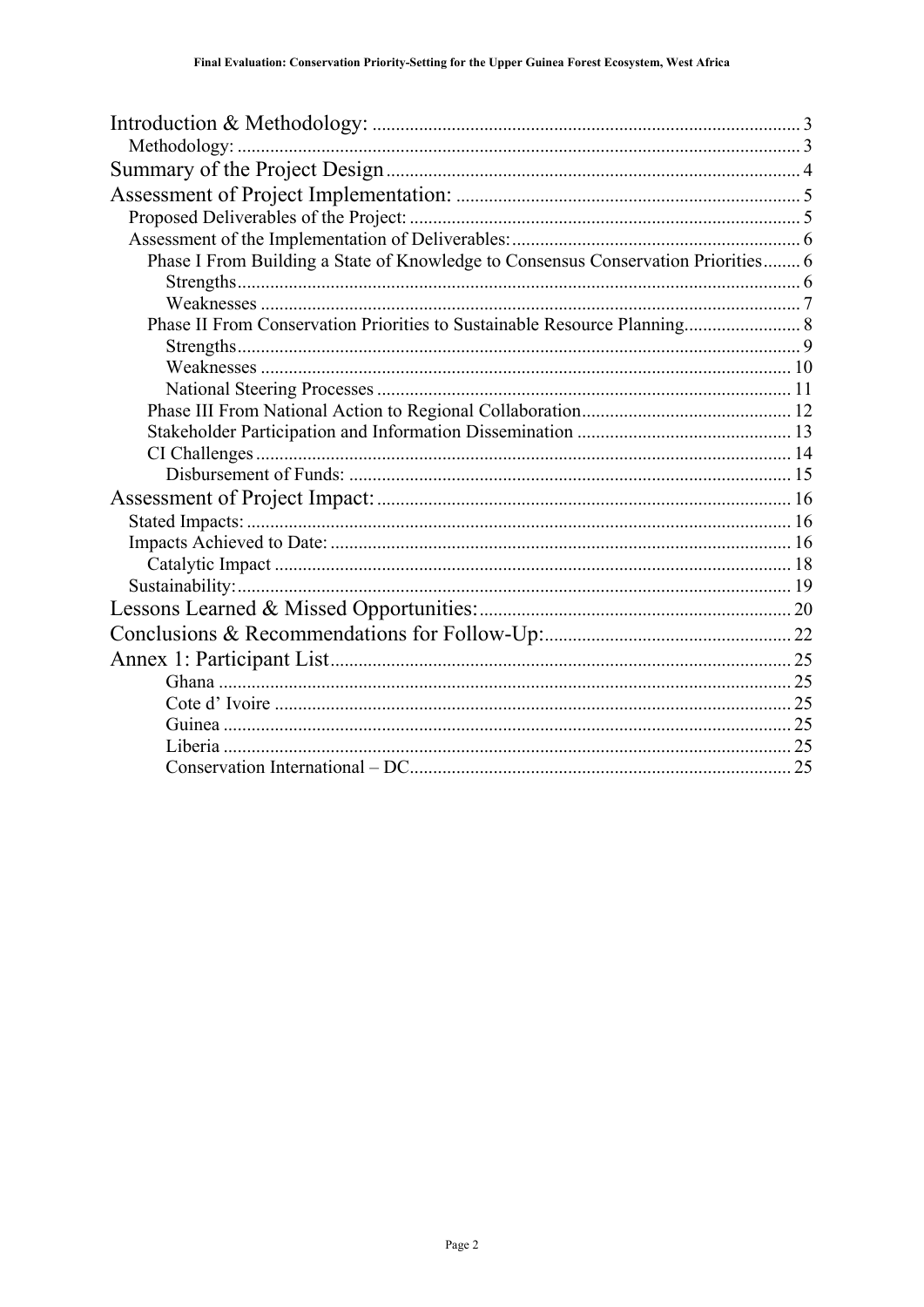### <span id="page-2-0"></span>**Introduction & Methodology:**

The purpose of this report is to provide a final evaluation of Conservation International's West Africa Priority-Setting Project. Its aim is to determine if the priority-setting process and products adequately lead to the integration of ecosystem-wide biodiversity priorities into regional and national planning throughout the region. In doing so, the evaluation will assess whether the project outputs, as articulated in the original project proposal, were successfully implemented, if there are early signs of success, what valuable lessons might be learned from the project's experiences, and will articulate any recommendations for possible follow-up interventions.

#### <span id="page-2-1"></span>**Methodology:**

The evaluation took place during the months of September and November of 2001 (unfortunately interrupted by the events of September 11) and involved a three-phased approach. The first, a desk study, was carried out prior to the field work and consisted of a review of the available project documents, the creation of an appropriate evaluation questionnaire for use in field interviews, and the development of a Table of Contents for the final evaluation report. The consultant, Jason Cole, had previously been involved in a GEF desk study of this project and had already conducted interviews of several members of the CI project team. Therefore, the desk study for this report was accomplished over the course of two days. The material review included project information such as the original project proposal, a logical framework design, progress and trip reports from project team members, project implementation reports, final products of the project, and others. To conclude this phase, a detailed plan for the fieldwork to be carried out in Phase II was developed. This plan included the development of a list of key people to be interviewed in the four countries to be visited. The list of participants interviewed is available in Annex 1.

Phase II of the evaluation was planned to include a four-country field visit to Ghana, Cote d'Ivoire, Guinea and Liberia. The Ghana portion of this plan was carried out during September 10-17. Unfortunately, the events of September 11 lead Conservation International to request that all field missions return to the US at once. Therefore, the proposed visits to Cote d'Ivoire, Guinea and Liberia were not carried out according to plan. After receiving additional time from GEF to continue the evaluation, a second trip was carried out and covered Guinea and Cote d'Ivoire. The series of interviews held in each of these countries, together with the review of the projects products and reports, as well as follow-up interviews with members of the CI team resulted in a series of detailed evaluation notes to be used in the drafting of the final evaluation report.

Phase III of the evaluation included the drafting of the final evaluation report based on all information gathered, as well as some follow-up interviews and meetings with CI's West Africa team. This draft report was then circulated among the consultants involved and was revised as needed based on the consensus set of comments. Upon delivery of the final report there will be a 1-2 day debriefing session for the CI team, to be held in Washington, with the aim of ascertaining how the results of the evaluation may be used to further the original impacts proposed by the project and how new projects may be developed to compliment the results of the priority-setting project.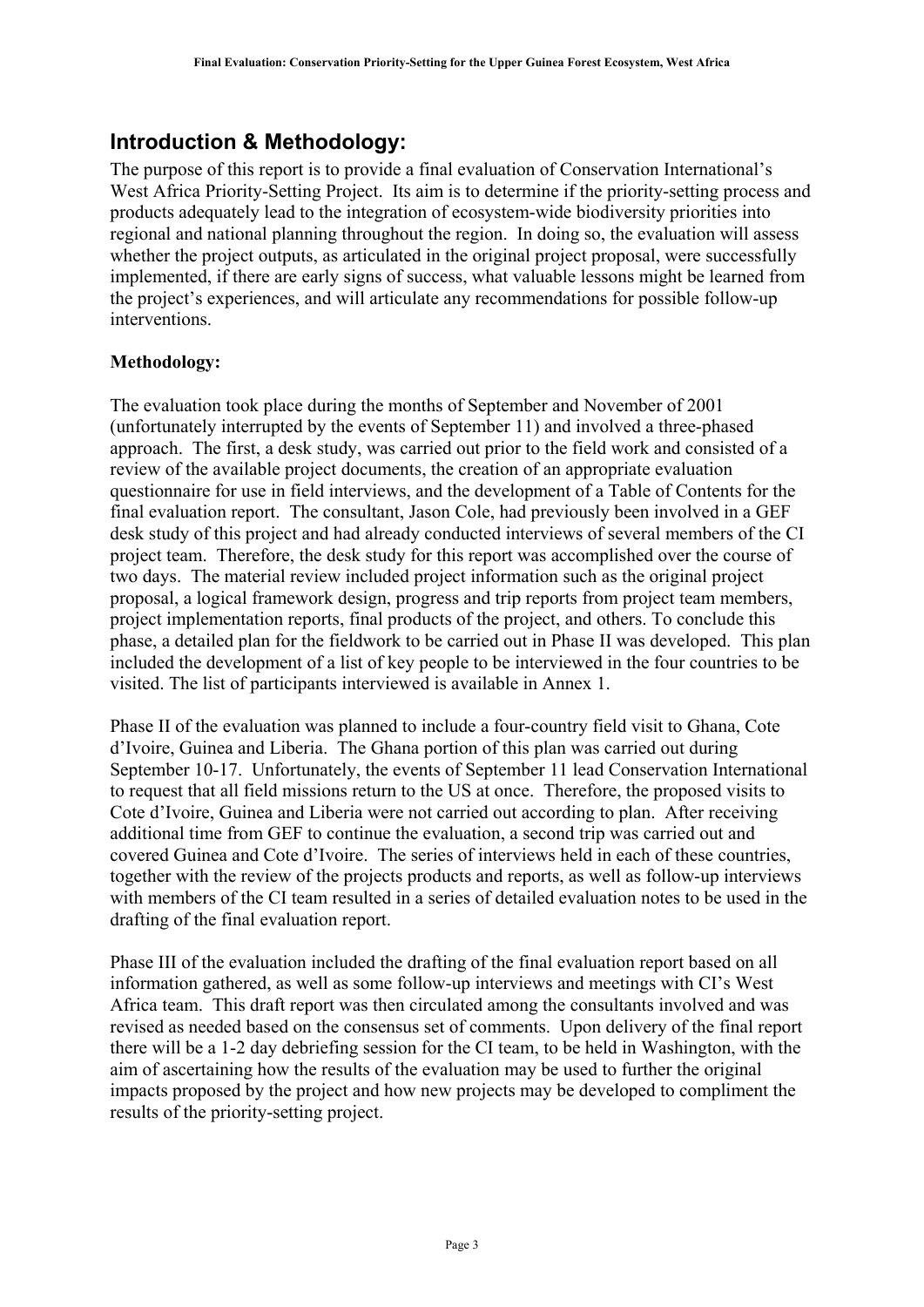## <span id="page-3-0"></span>**Summary of the Project Design**

The original project design, submitted as a logical framework in the final proposal document, is provided in summary below:

| <b>Narrative Summary</b>         | <b>Performance Indicators</b>          | <b>Means of Verification</b>                    | <b>Assumptions</b>                           |  |
|----------------------------------|----------------------------------------|-------------------------------------------------|----------------------------------------------|--|
| Goal:                            | 1.1 Decreased habitat                  | 1.1.1<br>Satellite images and                   | 1<br>Increased political                     |  |
| Maintenance and                  | destruction                            | aerial photographs (from                        | stability                                    |  |
| restoration of                   |                                        | baseline '99 measured in                        | Improved political<br>2                      |  |
| biodiversity of the UG           |                                        | 5 yr increments)                                | relations across                             |  |
| forest ecosystem                 | 1.2 Increases in priority              | 1.2.1<br>Legislation and                        | borders                                      |  |
|                                  | areas under restoration                | policy documents                                | 3<br>Countries with                          |  |
|                                  | and regeneration                       | creating zones of                               | thriving economies                           |  |
|                                  |                                        | restoration and                                 | continue                                     |  |
|                                  |                                        | protection                                      | $\overline{4}$<br>Success in                 |  |
|                                  | 1.3 Increase in area under             | 1.3.1<br>Ibid                                   | institutional reforms                        |  |
|                                  | conservation                           |                                                 | currently underway to                        |  |
|                                  |                                        |                                                 | strengthen PAs in                            |  |
|                                  | 1.4 Increase in area under             | Ibid<br>1.4.1                                   | Ghana and RCI                                |  |
|                                  | forest cover                           |                                                 | 5<br>Success with                            |  |
|                                  | 1.5 Improved protection of             | 1.5.1<br>Population                             | population and                               |  |
|                                  | threatened wildlife                    | assessment surveys                              | poverty alleviation                          |  |
|                                  | species                                |                                                 | initiatives                                  |  |
| <b>Purpose:</b>                  | 1.1 Funded projects                    | 1.1.1<br>Donor pledges for                      | $\mathbf{1}$<br>Global importance of         |  |
| Actors (government               | address priorities of                  | new projects                                    | ecosystem accepted                           |  |
| [nat'l, local], donors,          | the UG ecosystem                       | 1.1.2<br>Technical and                          | 2<br>Donor buy-in early on<br>$\overline{3}$ |  |
| ngo's, communities,              | 1.2 Regional consensus                 | Financial reports<br>1.2.1<br>Documents renewed | Documents are                                |  |
| etc) integrate<br>ecosystem-wide | priorities included in<br>NEAP, TFAPs, | or amended to reflect                           | "organic" and subject<br>to continuous       |  |
| biodiversity priorities          | <b>Biodiversity Strategies</b>         | these                                           | upgrading                                    |  |
| into regional and                | 1.3 Existing policies                  | 1.3.1<br>Legislation and                        | Countries without<br>4                       |  |
| national planning and            | strengthened and new                   | local by-laws                                   | NEAPs, TFAPs,                                |  |
| action.                          | policies created that                  |                                                 | Biodiversity                                 |  |
|                                  | support biodiversity                   |                                                 | Strategies produce                           |  |
|                                  | conservation                           |                                                 | them                                         |  |
|                                  | 1.4 Increased donor                    | 1.4.1<br>Projects supporting                    | 5<br><b>Effective</b> links                  |  |
|                                  | investment in                          | human resource                                  | between national and                         |  |
|                                  | conservation capacity                  | development, training                           | regional process                             |  |
|                                  | building                               | and infrastructure                              | Process builds<br>6                          |  |
|                                  | 1.5 Increased coordination             | 1.5.1<br>Government                             | political will                               |  |
|                                  | and action taking place                | agreements                                      | $\overline{7}$<br>Stakeholders               |  |
|                                  | across borders and                     | 1.5.2<br>Information                            | mobilized by process                         |  |
|                                  | regionally                             | exchange and expert                             | Successful<br>8                              |  |
|                                  |                                        | resources shared                                | institutional reforms                        |  |
|                                  |                                        | 1.5.3<br>Regional MOUs                          | 9<br>Elevation of                            |  |
|                                  | 1.6 General population                 | and standards                                   | biodiversity concerns                        |  |
|                                  | reduces actions that                   | 1.6.1<br>Decrease poaching                      | feasible even under                          |  |
|                                  | have a negative impact                 | in protected areas                              | political instability                        |  |
|                                  | on biodiversity and                    | 1.6.2<br>Decrease trade in                      | Threats are<br>10                            |  |
|                                  | engaged in developing                  | threatened species                              | internalized                                 |  |
|                                  | alternatives                           | 1.6.3<br>Increase production                    | Alternatives<br>11                           |  |
|                                  |                                        | from existing agriculture                       | acceptable                                   |  |
|                                  |                                        | areas                                           | Appropriate<br>12                            |  |
|                                  |                                        | 1.6.4<br>Increase acceptance                    | traditional practices                        |  |
|                                  | 1.7 National and                       | of alternatives (e.g.                           | strengthened and                             |  |
|                                  | international media                    | captive raring, NTFP                            | regressive ones                              |  |
|                                  | popularize biodiversity                | cultivation, etc.)                              | abandoned                                    |  |
|                                  | threats and                            |                                                 |                                              |  |
|                                  | opportunities                          |                                                 |                                              |  |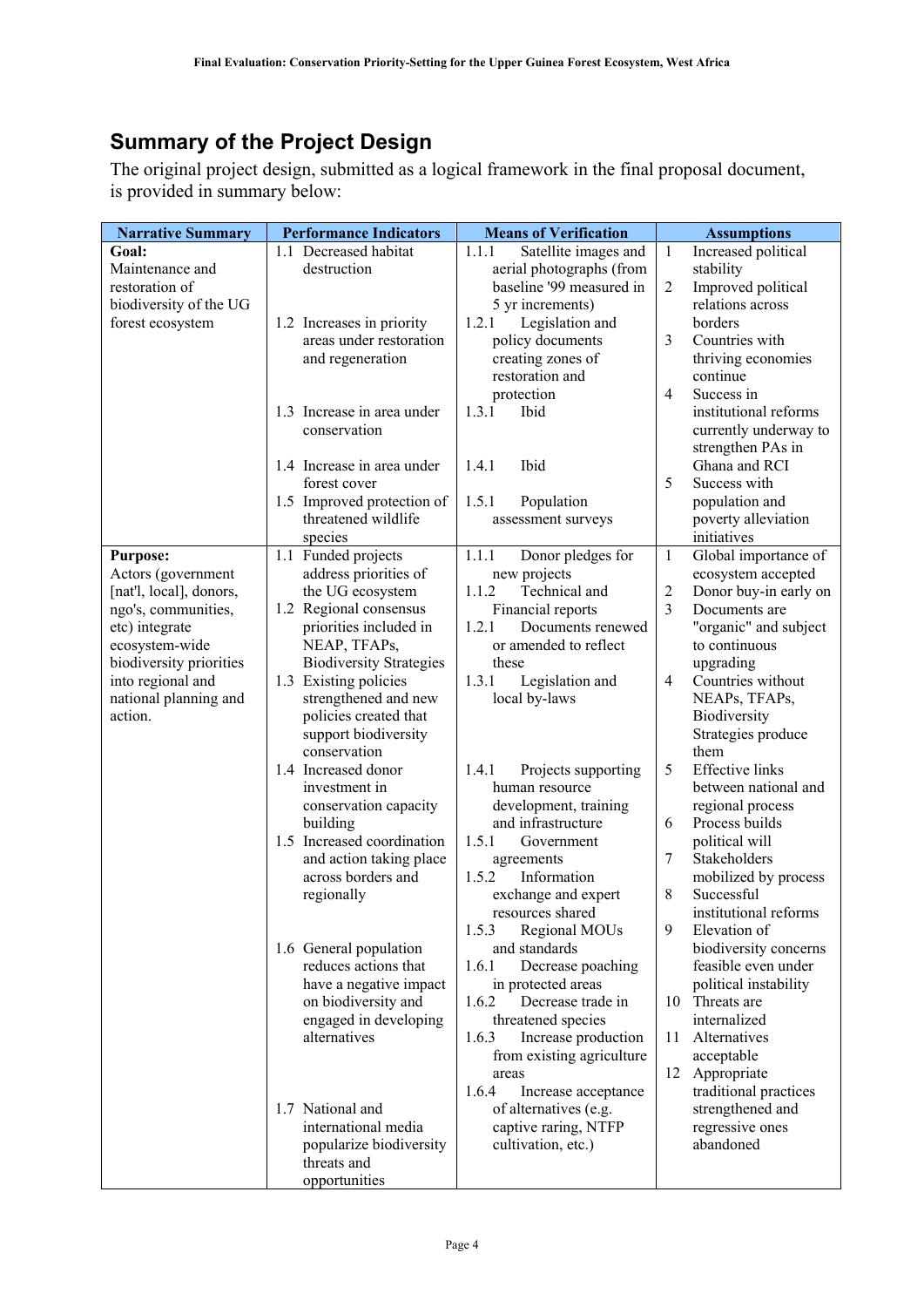|   | <b>Narrative Summary</b>                                                                                            | <b>Performance Indicators</b>                                                                                                                                                                                                                                                                       | <b>MoVs</b> | <b>Assumptions</b> |
|---|---------------------------------------------------------------------------------------------------------------------|-----------------------------------------------------------------------------------------------------------------------------------------------------------------------------------------------------------------------------------------------------------------------------------------------------|-------------|--------------------|
|   | <b>Project Outputs:</b>                                                                                             |                                                                                                                                                                                                                                                                                                     |             |                    |
| 1 | Priority Setting Workshop<br>process carried out and State of<br>Knowledge and consensus on<br>priorities agreed to | 1.1 Priority Setting Workshop (to<br>include key stakeholder<br>representatives) carried out in<br>Nov. 99<br>1.2 Consensus agreements on<br>conservation priorities documented<br>1.3 Advisory group established<br>contributing periodically by March<br>'99<br>1.4 State of knowledge documented |             |                    |
| 2 | Information gathering process<br>established and baseline database<br>created                                       | 2.1 Preliminary reports, information<br>releases, and maps in circulation<br>prior to priority setting workshop<br>2.2 Integrated database of information<br>developed by June '99 and<br>continually updated<br>2.3 Thematic groups established and<br>operational by April 30 '99                 |             |                    |
| 3 | State of knowledge and consensus<br>action recommendations<br>packaged                                              | 3.1 Products and information from<br>workshop completed by June '00                                                                                                                                                                                                                                 |             |                    |
| 4 | Dissemination mechanism<br>established and information<br>disseminated and capacity for use<br>built                | 4.1 Information and published in<br>CDROMs, Maps, and others<br>4.2 Capacity building needs<br>documented and training<br>implemented                                                                                                                                                               |             |                    |
| 5 | Platform for national and regional<br>level processes in place and<br>operational                                   | 5.1 National Steering Committees<br>including (who?) established and<br>meeting by (when?)<br>5.2 Mechanisms established to enable<br>exchange of info to integration<br>biological, social and economic<br>information                                                                             |             |                    |
| 6 | CI West Africa strategy redefined<br>and agreed to                                                                  | 6.1 Refined strategy incorporating<br><b>Priority Setting</b><br>information/decisions developed                                                                                                                                                                                                    |             |                    |
| 7 | Monitoring and evaluation<br>mechanism established based on<br>information framework                                | 7.1                                                                                                                                                                                                                                                                                                 |             |                    |

### <span id="page-4-0"></span>**Assessment of Project Implementation:**

#### <span id="page-4-1"></span>**Proposed Deliverables of the Project:**

The project, according to the approved project proposal of April 1999, outlined a three-phased approach to the implementation of the project deliverables. The first phase, *From Building a State of Knowledge to Consensus Conservation Priorities*, covered two of the planned outputs defined in the Logical Framework design and was aimed at carrying out the planning and execution of a large scale West Africa Conservation Priority-Setting Workshop. The preliminary work to be done in this phase included tasks such as refining the goals and scope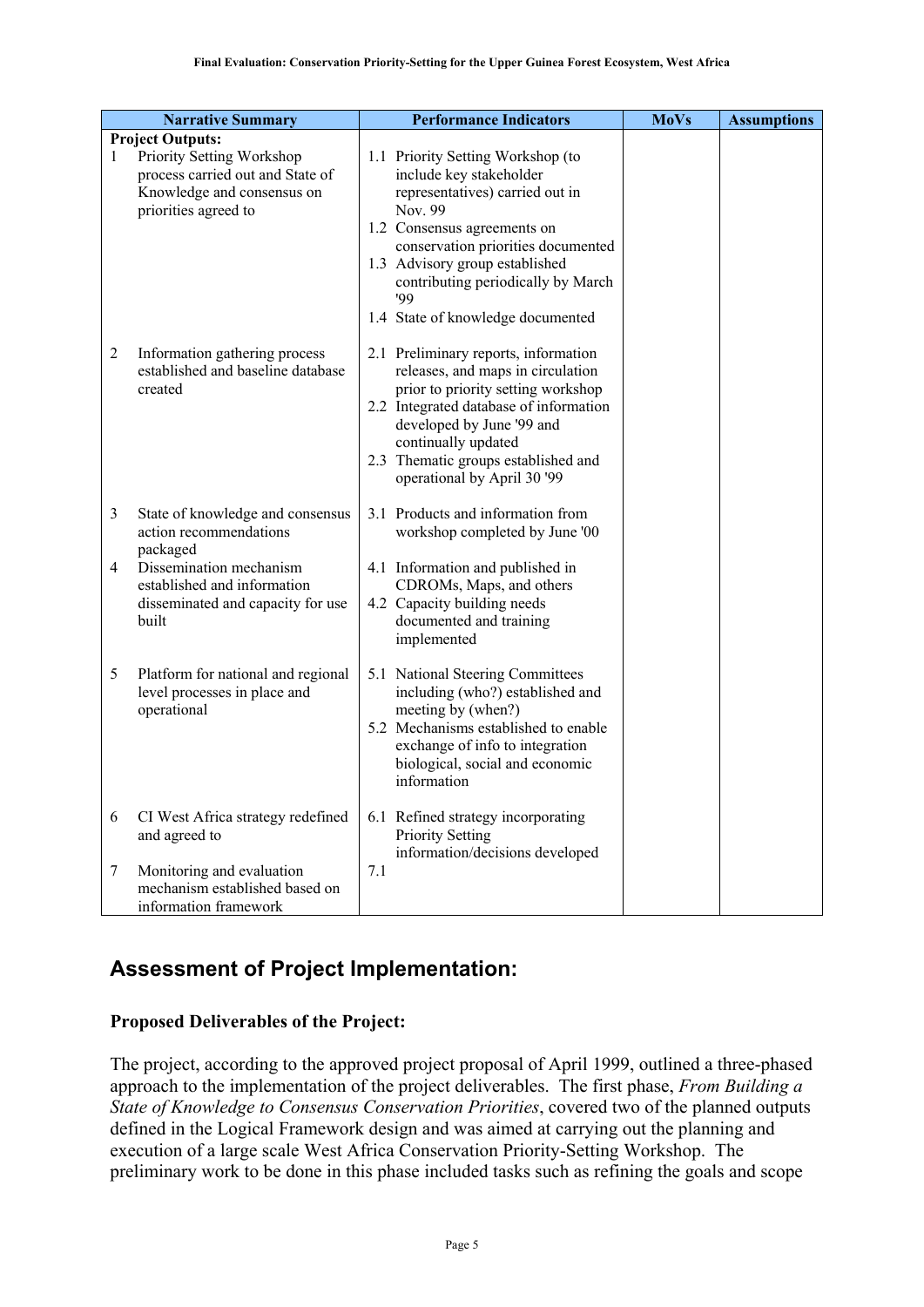of the workshop, selecting group leaders and participants, organizing the support team, compiling and processing data, generating a comprehensive map for the region, and organizing the workshop logistics. This was then to culminate in the actual workshop, a fiveday event to involve representatives from national governments of six participating countries, prospective donors, as well as scientists and conservation professionals.

Phase II, *From Conservation Priorities to Sustainable Resource Planning*, planned to package the results of the workshop into a series of products to be disseminated by national steering committees. These products would also be used in national steering processes to incorporate the new regional consensus and information generated from the workshop into the review of National Biodiversity Strategies, Environmental Action Plans, and other policy processes. This would hopefully lead to both the integration of conservation priorities into development planning, and also catalyze the development of new concept papers to be considered in a Regional Donor Conference.

Phase III, *From National Action to Regional Collaboration*, was meant to ensure sustainability of project impact into the future. The main event of this phase was to organize a Donor Conference where the outcomes of the national strategic processes could be presented and donors would commit to funding key elements contained in these strategies.

#### <span id="page-5-0"></span>**Assessment of the Implementation of Deliverables:**

The assessment that follows is based on the review of Project Implementation Reports, a series of participant interviews from four countries, and various meetings with project team members. The assessment looks at the different Phases of the project plan in terms of the strengths and weaknesses in the implementation of each. It then draws conclusions and recommendations based on the assessment.

#### <span id="page-5-1"></span>*Phase I From Building a State of Knowledge to Consensus Conservation Priorities*

All evidence shows that Phase I, the Conservation Priority-Setting Workshop, proved to be a powerful and productive workshop. The Project Implementation Report submitted by CI states that the workshop brought together over 90 organizations and 150 experts to develop a set of consensus conservation priorities. While this led to several additional products, it in itself served as a significant product of the project.

#### <span id="page-5-2"></span>Strengths

The consensus view among all those interviewed indicates that the workshop itself was a great success. As noted in the Project Implementation Report, and verified by virtually all those interviewed, "As the first project of its kind to establish conservation priorities for a critically important ecosystem at the regional scale in West Africa, the impacts for biodiversity were tremendous. In addition to the consensus-based process, participants from the six countries had a first hand opportunity to interact and share ideas about conservation challenges in the Upper Guinean Forest region. This interaction will likely leverage opportunities to enhance conservation across borders, as a vital complement to the national level planning processes already underway."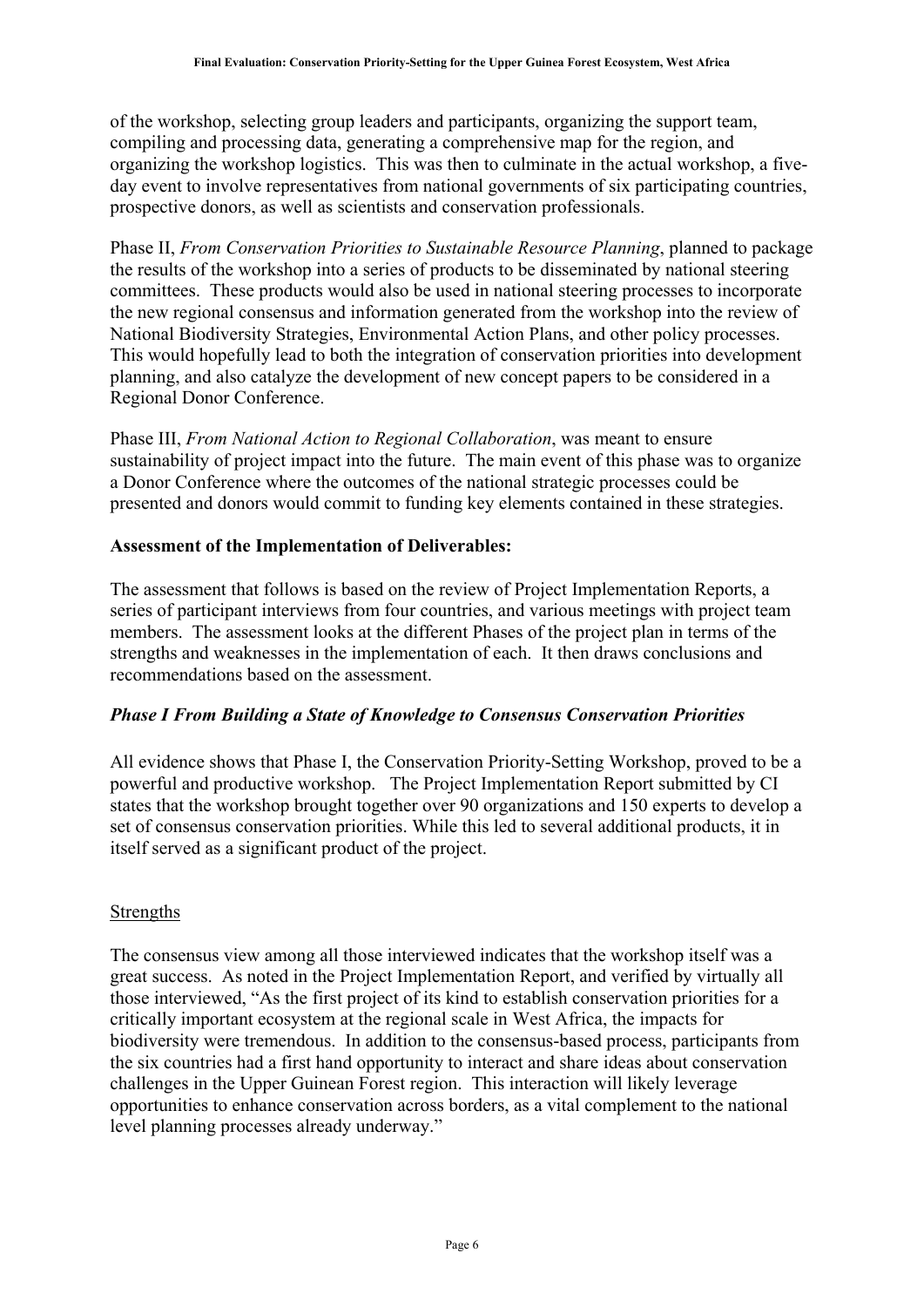One reason for the success of the workshop is likely found in the fact that several of the workshop participants were involved in the preparation process prior to the actual workshop. There was a large effort undertaken to gather the necessary data in order to have a constructive and meaningful workshop. As was discovered during the series of interviews, many had played a role in this preparation process, either by gathering data, or by verifying data to be used. This significant collaboration with key stakeholders prior to the workshop paid dividends when the actual workshop was carried out. There seems to have been a great sense of ownership of the process and the eventual products to come as a result.

Another strength of the workshop that was reiterated time and again was the fact that so many of the key stakeholders were present at the workshop and that the preparation was so thorough going into the workshop. As one participant noted, he was impressed with the diverse expertise present at the workshop, as well as the materials used. "Absolutely everything was there." In addition to the people and materials, the workshop also included an on-site GIS team from the University of Ghana. This team was trained prior to the workshop and provided immediate input of data into maps for use during the workshop. This allowed stakeholders to immediately add their input and have it shared across the workshop. This proved to be a very powerful mechanism in such a large and diverse workshop.

The workshop, while aimed at defining conservation priorities, had an additional impact in that it provided an opportunity for participants to meet colleagues in the same field and to share their national expertise and knowledge. This was the first time that conservation of biodiversity was the subject of such a workshop in the region and the forum was very powerful. As many interviewed noted, it was a great opportunity for others to share, collaborate, and learn. It initiated a tremendous amount of interaction and enthusiasm. On top of this, the workshop provided the opportunity for organizations and individuals to strengthen their expertise and capacity through networking, knowledge sharing and experience, and practical lessons from other countries. This collaborative interaction and enthusiasm had the added benefit of being seen by several key donors that also participated in the workshop. Without question, it helped build their confidence in the conservation community across the region.

In conclusion on the strengths of the workshop and the ground it helped lay, one participant commented that, "the exchange of information broadened our knowledge about the Upper Guinea Forest and set the pace for regional cooperation."

#### <span id="page-6-0"></span>Weaknesses

The workshop itself was clearly the strongest element of the entire project, however, some participants did note some weaknesses that are worth mentioning. As will always be the case, some participants felt that there were some information gaps in the materials prepared for the workshop. Some regions were better prepared than others based on participants' experiences and knowledge across the region. This left some participants feeling somewhat slighted in the attention they were given in the process. For those areas where limited data was available, it was more difficult for their groups to prioritize and make decisions. In a few rare cases, participants felt that information was misrepresented and they became defensive about their area before turning that into constructive input into the workshop. While these types of comments came out as weaknesses of the workshop from a few participants, this is probably an anticipated reality of running such a large workshop. In most of these cases, participants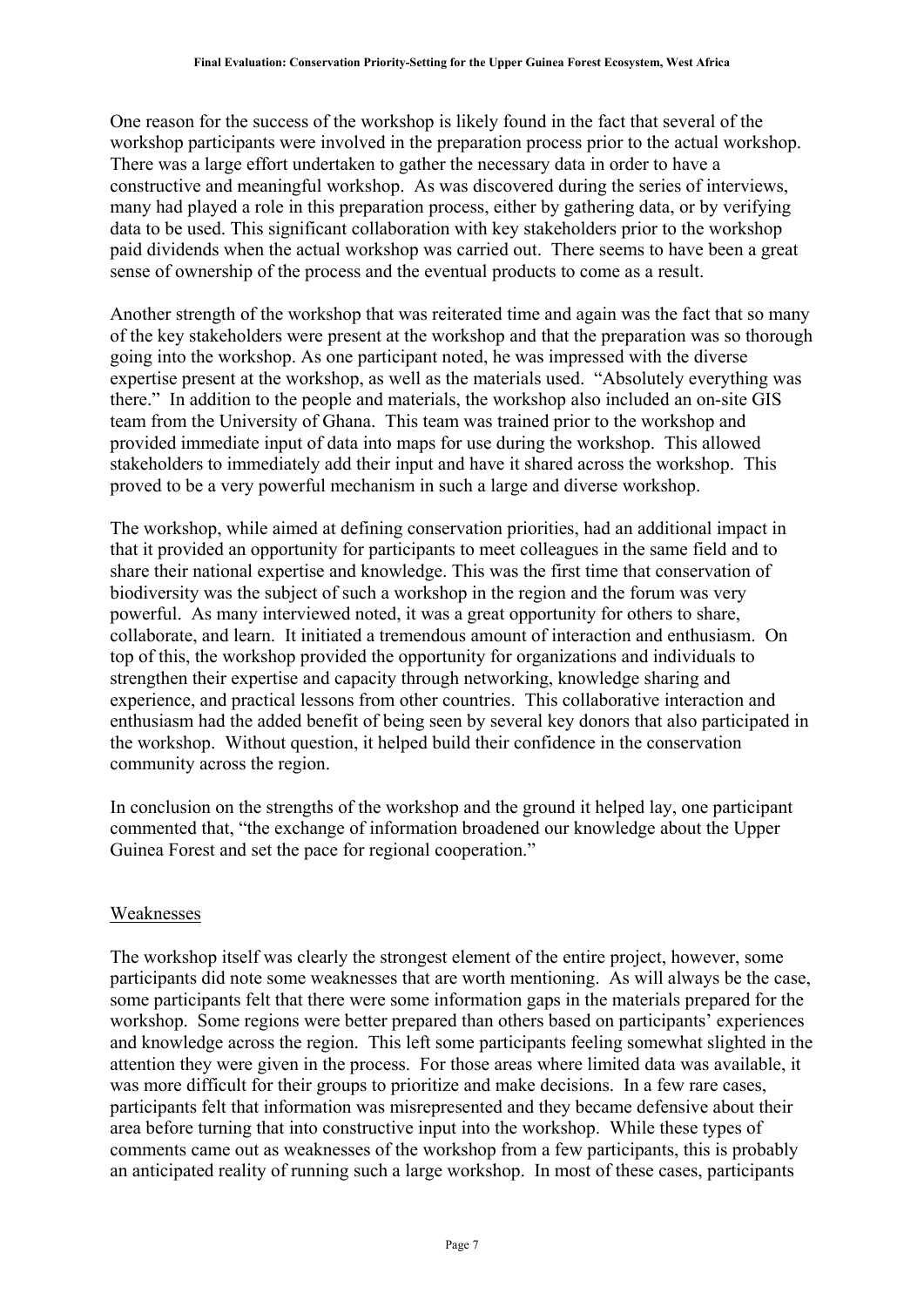agreed that these minor hurdles were overcome by the strong facilitation that helped manage the workshop process.

A donor representative at the workshop noted an additional weakness of the workshop. He commented that, "As a donor, I expected commitments from other donors to be made during the workshop. The donors were reluctant to make any of these real commitments. There was an effort at the end of the workshop to draw donors to the table, but they hesitated to actually commit. While there was a lot of good discussion, no solid commitments resulted." The evaluation relayed this sentiment to the project team in later interviews and it appears that such a donor bidding at the end of the workshop was avoided. It was suggested during the workshop, by several of the donors present, that such a bidding forum would not be the best approach, but to rather carry out a series of launch workshops once the project products were completed. In these, the donors would be better prepared to make commitments. This idea will be addressed later in the evaluation of Phase III.

#### <span id="page-7-0"></span>*Phase II From Conservation Priorities to Sustainable Resource Planning*

Phase II of the project involved several elements including the packaging and distribution of the workshop results and the stimulation of national strategic planning processes in each of the target countries. The evaluation assesses each of the products proposed by the project, as well as the processes begun across the region toward stimulating the national planning efforts. The assessment will again focus on strengths and weaknesses of the implementation toward the delivery of the products and then discusses the steering processes that were stimulated in the region.

The products to be produced as a result of the workshop, and planned in the original project design, include a conservation priority map, a Final Report, and a CD-ROM all to be disseminated among the participants and other key stakeholders in the region. Below is a description of each planned product:

- **Conservation Priority Map** The map is to include consensus of geographical and scientific conservation priorities for forests across the region including forest cover, population density, workshop participants, the workshop process, and a series of related maps (birds, biogeography, reptiles and amphibians, civil conflict, insects, protected areas, freshwater aquatic, land use, marine aquatic, and extractive industries).
- **Final Report** The final report will be a published document including all of the results of the priority-setting process. This will be distributed to all workshop participants, all relevant organizations in the region, all relevant government agencies, as well as donors.
- **CD-ROM** The CD-ROM is to be a compilation of all of the data collected during the project. The current index includes:
	- **Upper Guinea Forest Ecosystem**
	- Conservation Priority Setting
	- **Biological Priorities**
	- Socioeconomic Summaries
	- **Integrated Priorities**
	- **Image Gallery**
	- Map Gallery
	- Data Section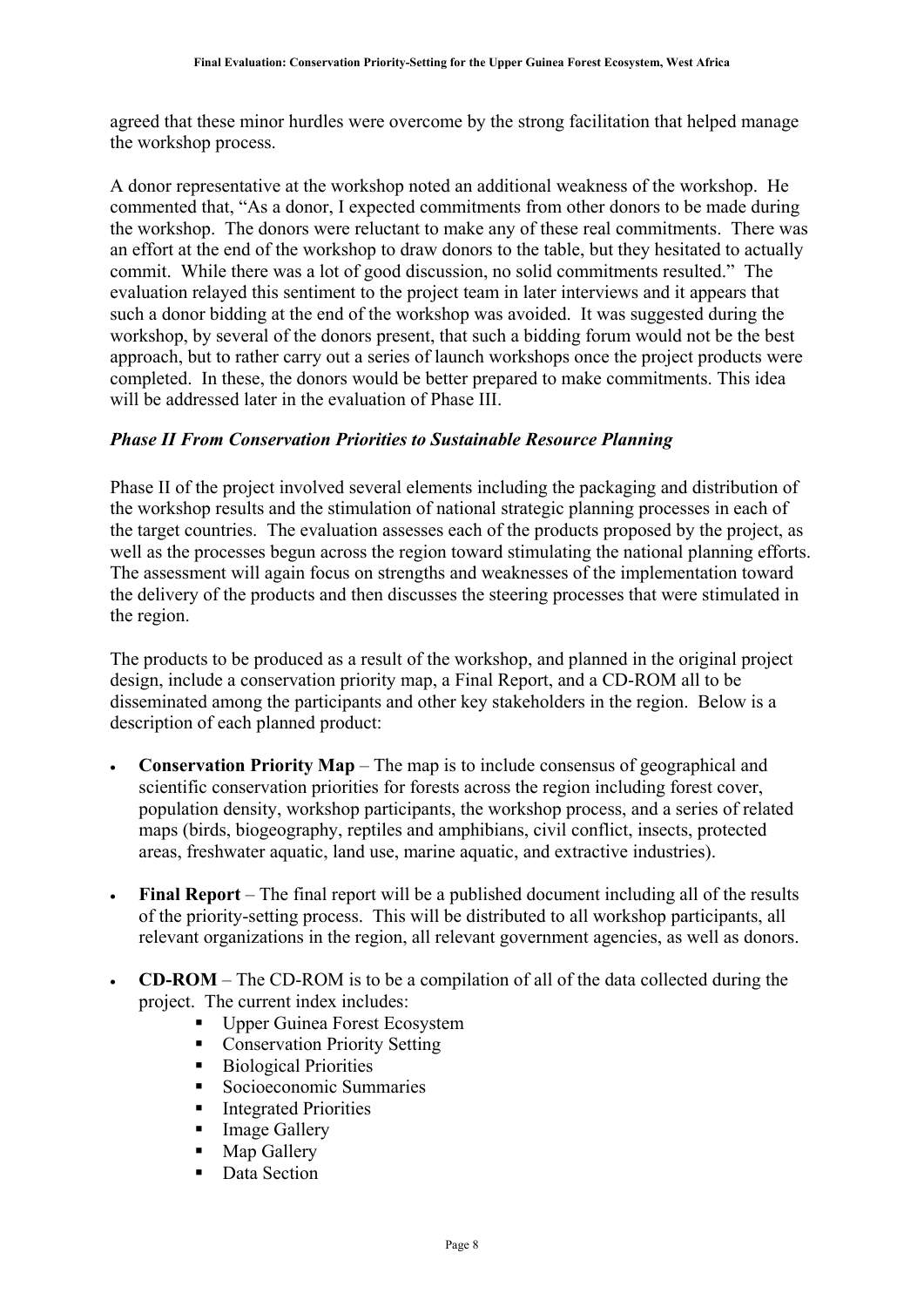In addition to these elements, the CD is to include a CI-developed product called PRISMA, a stand-alone GIS package for the production of maps, analysis of data, and storage of metadata.

#### <span id="page-8-0"></span>Strengths

The *conservation priority map* was the first product to be produced by the project and provides a very detailed depiction of the conservation priorities of the Upper Guinea Forest. It is a very detailed and professionally completed product available both in French and English and contains all of the key elements it intended to illustrate. It was produced within a reasonable period after the workshop, which had the positive effect of giving the participants and stakeholders a direct result from their workshop efforts that they could then use to help guide their work and the work of others. The quality and timeliness of the map produced was strongly verified based on the consensus opinion of those interviewed.

One good indicator of the quality and usefulness of the map was found in the fact that it appeared on the wall of almost every office entered during the interview process for this evaluation. Several were very used, with pins, highlights, and other markings. Several of those interviewed expressed their support of the map in it providing a real representation of what took place in the workshop. They claimed that the map provides a very true illustration of the group work, deliberation, and consensus agreements that were generated during the workshop. They see their own faces in the map, which is a great success for the project.

The final Project Implementation Report expresses that CI focused a significant amount of its efforts on disseminating the priority-setting maps throughout the region. It did this through a series of media events to officially launch the map that were held in Ghana, Guinea, and Liberia. These events included the specified government counterparts of the project and typically involved between 40 and 60 key participants. These launches served an important role in the overall dissemination of the maps as they included clear descriptions of how to use the map in its entirety. These detailed explanations were targeted to the key stakeholders who would then relay this message to others in the region as they themselves continued the dissemination process. These events provided an initial distribution of 300-500 maps in each country. The situation in Cote d'Ivoire was a more difficult case given the civil-unrest at the end of 2000 and beginning of 2001. However, the map was distributed in Abidjan through the CI project staff based at Marahoue National Park and colleagues at WWF. In addition to the official launches, maps have also been distributed via various meetings, workshops and events, as well as through CI partners at WWF, the European Commission, the World Bank, and many others. To date, nearly 3,000 maps have been disseminated.

Both the *Final Report & CD-ROM* have taken longer to complete, but upon inspection of the final products, appear to be extremely thorough and complete with the data proposed in the original plans. The unfortunate reality for the purpose of this evaluation is the fact that these products are only being completed at project completion and have not been disseminated to the field to have a chance to be put to use. The evaluation strongly concludes that the actual products produced are of excellent quality and should serve the purpose they were intended to serve, however, they are being made available well behind schedule. As explained in interviews with the project team, the report and data elements for these products were actually completed a year ago. Unfortunately, it has taken a full year to publish the two. Reasons for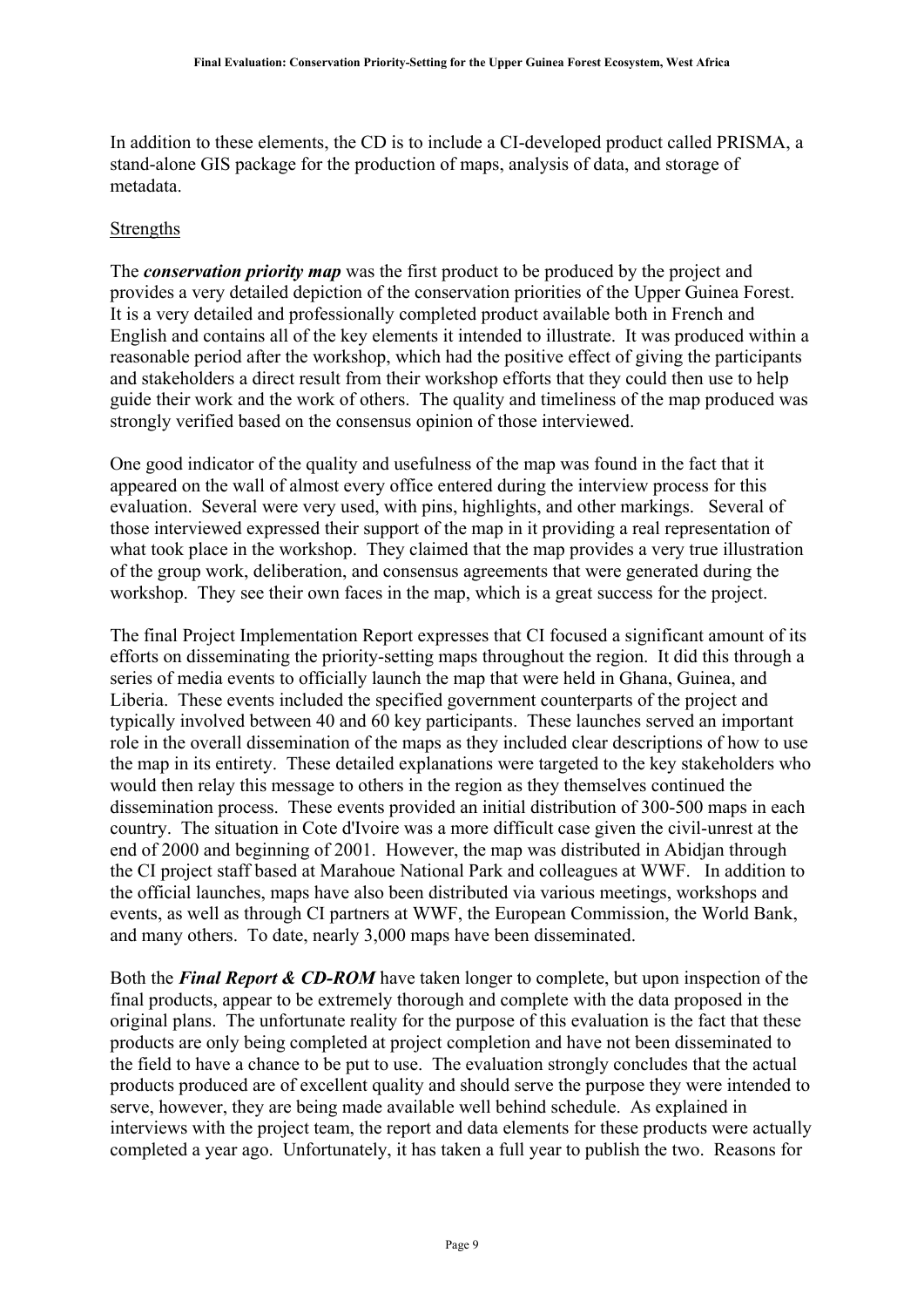this are explained in detail in a later section titled, *Stakeholder Participation and Information Dissemination*.

To CI's credit, the delayed delivery of these products was due to the thorough process of reviewing drafts of the report with key stakeholders. They recognized the importance of gaining consensus on these products and this consensus was given priority over the timing of their completion. This thorough review process provided additional opportunities for impact and helped ensure the validity of the products. This should lead to improved use of, and commitment to, each. This was verified in the interviews in Guinea that noted, "the review process led to significant changes to the both the map and the report. This in itself was a big plus and was worth pursuing even at the price of delaying the final products. In addition, such engagement provided for a powerful capacity-building opportunity for several key Guinean stakeholders."

#### <span id="page-9-0"></span>Weaknesses

Weaknesses in the implementation of Phase II are focused around the delayed delivery of the Final Report and the CD-ROM. While it has been mentioned that these are now completed, they are well behind schedule and all those interviewed made note of this fact. The participants were extremely enthusiastic about the workshop and the map that was produced, but they also expected the remaining two products to complete the "package". Many of those interviewed have been waiting for these products to come out in order to follow up on strategy development and collaboration sessions they had planned for having after the workshop. This delay has, in many cases, resulted in the delay of many possible impacts that could have been realized by many of the stakeholders that participated in the workshop. As one participant stated in an interview, "The map came out basically on time; however, the other expected products have not yet arrived. We are aware of what is expected in terms of products, but we are still eagerly waiting and very interested. We really want to make use of the opportunity to use these results to make new decisions and maintain the partnerships developed during the workshop." Clearly, the opportunity may not yet be lost, but the delay is causing a negative impact.

Many of those interviewed emphasized the fact that while the products are late in coming, they are still very much in demand and they are eager to receive them. They recognize several opportunities for which they would make use of the products, and also recognize instances where these products would have been useful had they arrived sooner. A few good examples of this that come directly from the interview notes include:

- Bird Life International is now involved in a large GEF Regional Program that should be making use of the products to ensure that their strategy conforms to the priorities set from the Priority-Setting Process. This is possibly an opportunity lost for applying the results of the priority setting towards new initiatives.
- The African NGO-Government Partnership for Sustainable Biodiversity Action Program. This is another initiative underway that would otherwise be able to make use of the data provided in the products from the project.
- The UNDP is making great use of the map to determine its own investments in the country (Ghana), and region. However, the detailed data to be provided in the CD is sorely needed. The map has allowed UNDP to determine some priorities and justify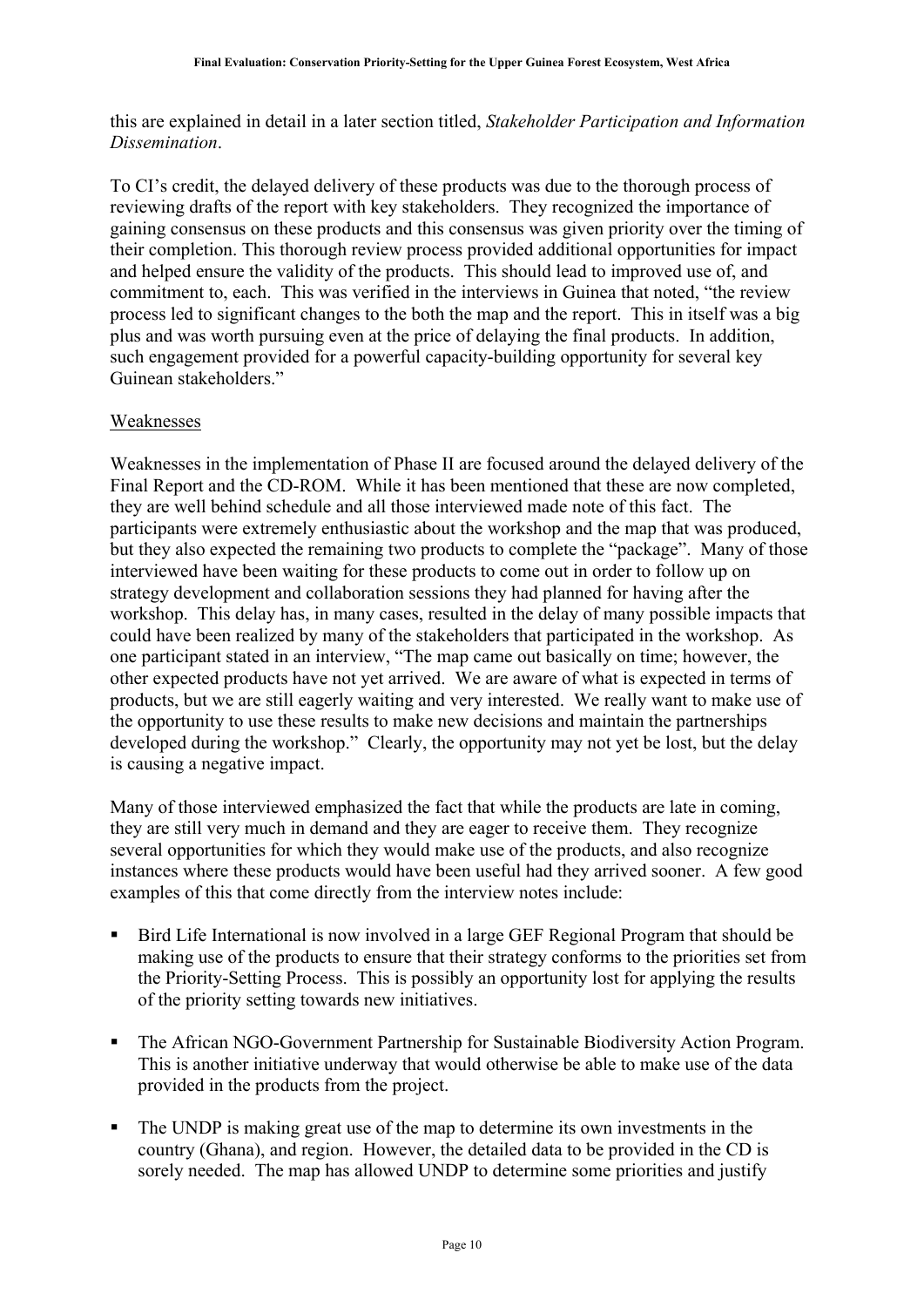actions, but they would be much clearer on decisions if the detailed information were made available.

Unfortunately, the enthusiasm created in what was clearly an impressive and powerful workshop has been jeopardized by the lack of follow up on product delivery. The products were expected long ago and several participants explained that they had planned to join together to continue their collaboration in using these tools to form shared strategies. As one stakeholder described, "this process has been put on hold and is jeopardy of being lost."

Additional comments suggested that the follow-up that was expected from the workshop included not only the products, but also action and that this has not come to fruition to the degree necessary. One stakeholder described that, "a map has come out, but the detailed data to be provided in the form of a CD Rom and a hard copy report have not come to the field. This has led to little or no action to take place. This was a critical piece necessary in order to have impact from this workshop. This is a huge opportunity lost given the serious enthusiasm that was generated in the workshop."

In the project's defense, there was action taken in the form of public launches of the Priority-Setting Map. These events are explained in the section that follows on "Steering processes", but stakeholders referencing the launch in Guinea again note criticism, similar to that mentioned above. "At this workshop the map and a final report were distributed, again creating a lot of enthusiasm, but little follow-up has taken place. Maps have been distributed rather well, but there has been no push from the project itself to use this map to influence policy afterwards. This is a shame given the fact that the Chairperson of the launch workshop suggested this take place shortly after the workshop."

One final weakness to note with regard to the final two products, the Report and the CD-Rom, is that neither of these has yet been translated into French. Obviously this limits the effects that these products can have in the Francophone countries of the region. These translations are, however, planned as CI is seeking new funding to complete the process.

#### <span id="page-10-0"></span>National Steering Processes

The original project design stated that the project would establish national steering processes to review National Biodiversity Strategies and Environmental Action Plans. When the evaluation studied what actually took place towards these steering processes, it was quick to realize that no formal arrangements had been developed such as the establishment of national steering committees and the like. While this was initially noted as a weakness in project implementation, follow up interviews with project team members as well as some key stakeholders shed light on the fact that CI properly adjusted their plan to react to the realities they encountered in the target countries in which these processes were to take place. As one team member explained, "Rather than creating new structures for the steering processes in each country, we decided to tap into existing structures by providing them with information and stimulating them to revise existing action plans and/or formulate new ones. We assisted in bringing key people into these existing groups and processes when we saw opportunities to do so." The CI team wisely adapted their plan in this regard. The on-the-ground reality in most of the countries was that there was already a steering process and committee in place. It would have been inappropriate, therefore, for them to pursue the creation of new structures and processes that would have duplicated efforts and/or disturbed existing ones.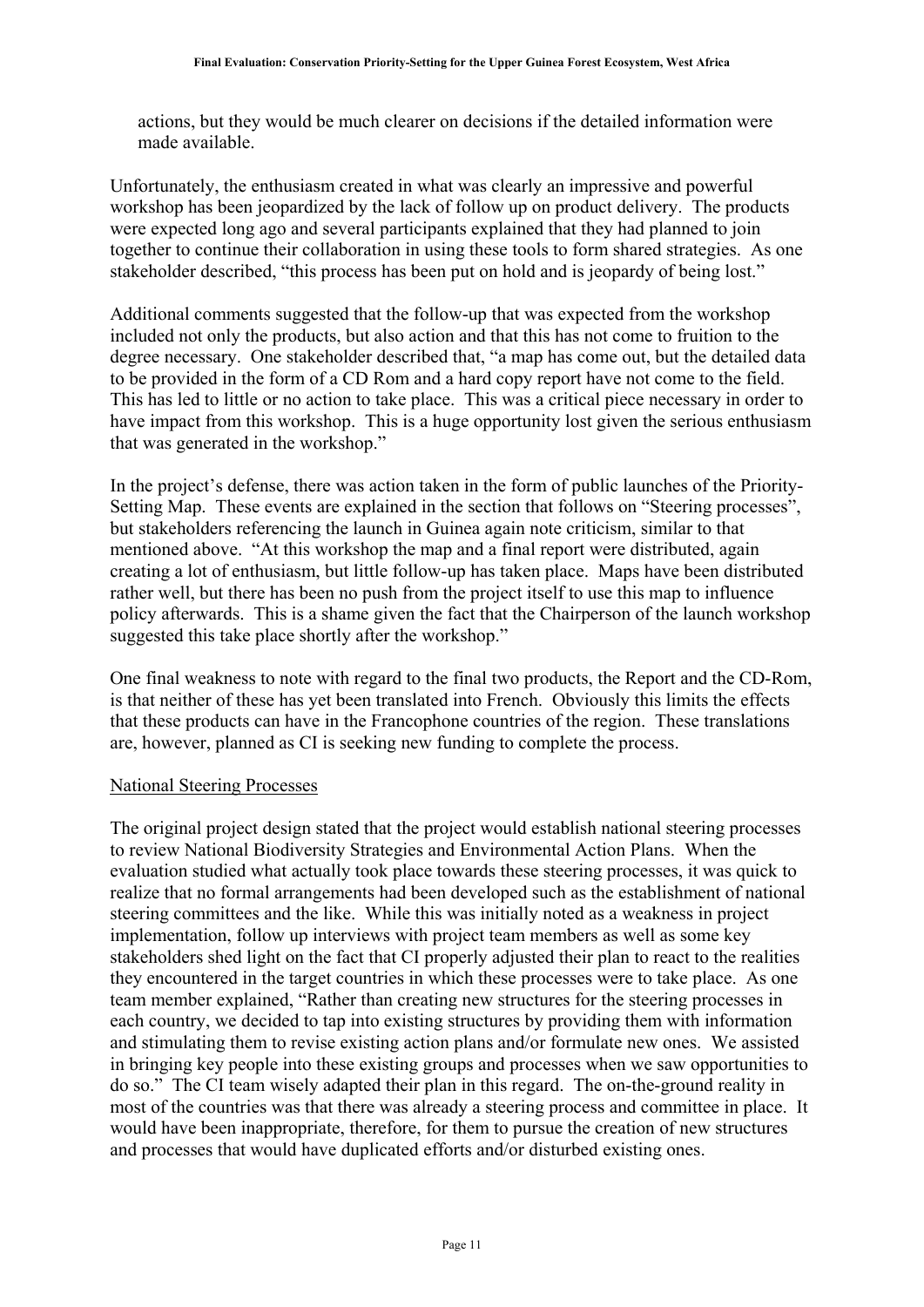Several efforts did take place across the region to stimulate the steering processes and these included official launch efforts as well as working sessions with those steering groups tasked with the revision process. Examples include:

- Guinea, where a launch was held in October 2000 and working sessions were conducted with the steering committee. This has led to the development of a new national biodiversity strategy.
- Ghana, which also had a launch in October 2000 and CI is now proposing to finish this process under CEPF funding.
- **Eiberia**, where meetings were held with key participants after the workshop and a map launch was carried out in Feb. 2001. The revision process is still underway there.

The cases of Cote d'Ivoire and Sierra Leone are slightly different given the conflict situations occurring in both countries. In Cote d'Ivoire, preliminary work of the process was started with a planning meeting and team formation. The coup then hindered a lot of the process in that the national steering process could not get underway. This is now being planned outside of the project as WWF and CI are in dialogue to determine how best to restart the process. It appears that they will submit to CEPF for funding to continue this process. In the case of Sierra Leone, war has hindered the majority of the process. The project has not been able to do much other than invite a few participants from Sierra Leone to join in on the launch that took place in Ghana. These participants were able to take 300-400 maps for back for distribution, but little else has been possible.

Unfortunately, the processes they tapped into in each case are not well documented in their implementation reports and this is disappointing in that it could have provided a good opportunity for learning how they adapted their plan according to the realities they met on the ground. It is also clear, based on the interviews, that CI's efforts were better in some countries than in others with regard to stimulating the national revision process. This is partly due to the opportunities available in some countries as opposed to others, but also to the fact that the project came to a close when much of this stimulation effort was needed most. This is unfortunate as the response from those interviewed, almost across the board, is that the opportunity is still there to push the processes forward. The shared recommendation among many is that there is still enthusiasm and that CI should act as the leader for continuing this effort. As the recommendations that follow show, the opportunity still remains for completing the revision processes in each country and that it should be aggressively pursued. With very little additional investment, the total level of impact of the initial priority-setting project will be increased enormously. Without such an effort, the opportunity to realize the total potential impacts is jeopardized.

#### <span id="page-11-0"></span>*Phase III From National Action to Regional Collaboration*

The original plan for Phase III, as defined in the project proposal and Logical Framework, was to organize a Donor Conference to review the results of the revised national plans and to highlight regional biodiversity opportunities. This original plan was altered very early on in the project and stems from what was already mentioned in the discussion of donor engagement at the priority-setting workshop. During the workshop itself, it was decided that the best avenue was not to do a donor-bidding forum at the end of the workshop. Additionally, it was felt that a special conference at the end of the entire project specifically for donors to be presented strategies and to make funding commitments was also an inappropriate avenue. The suggestion was to use the series of product launch events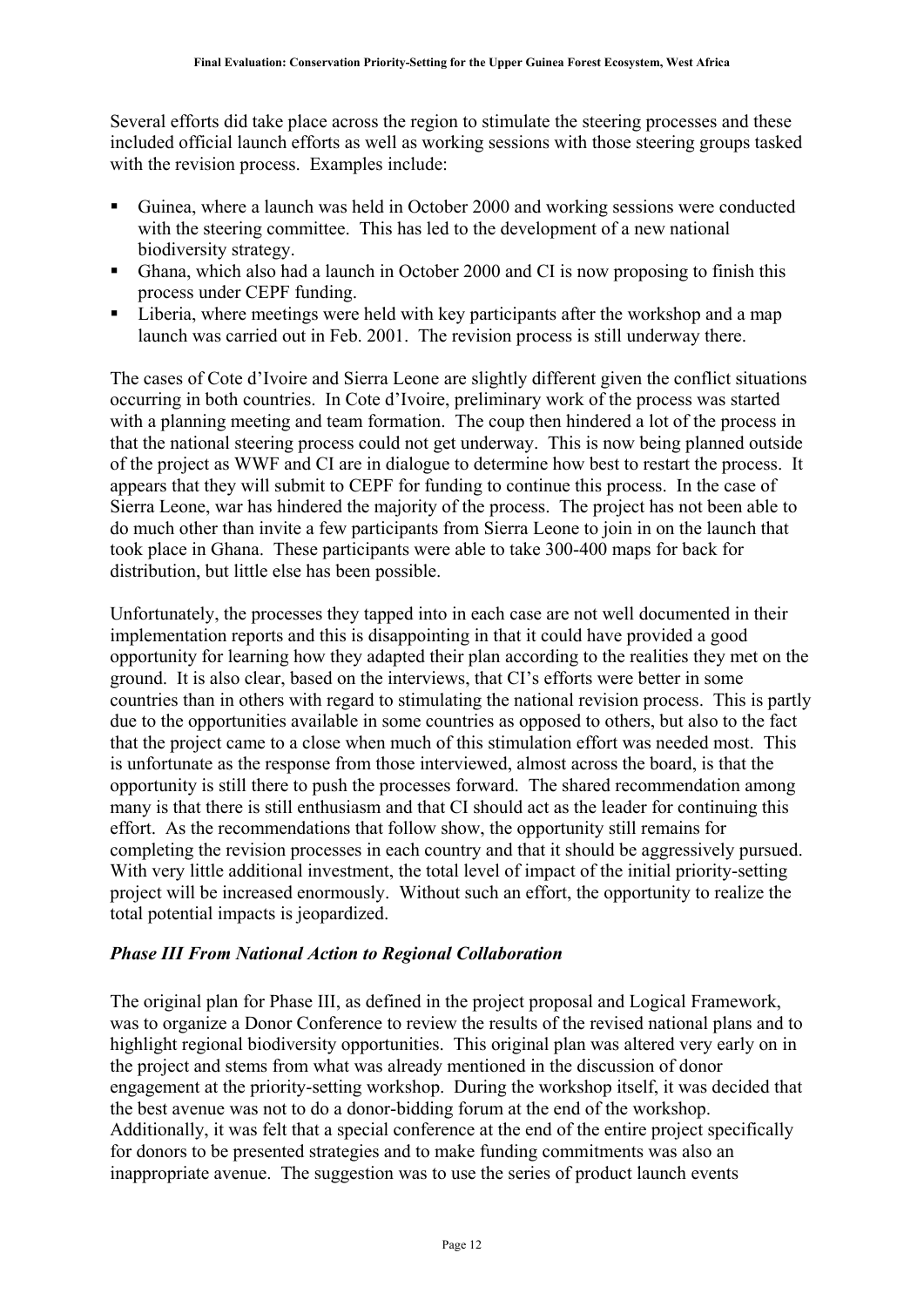(mentioned above) to stimulate donor interest and participation. The project team decided to carry out such events within the region (Cote d'Ivoire, Guinea, Liberia and Ghana), and also to present the results in strategic donor locations such as Brussels, London and Washington, DC.

The adjustment in plans mentioned above was perhaps necessary based on the donor's views during the workshop and beyond, however, many of those interviewed were clear to point out that more does need to be done to generate a broader understanding and perspective among the donor community. They pointed specifically to the need for donors to recognize the importance of viewing the conservation issues across borders, from a regional perspective. In some cases donors have broadened their horizons, as is noted in a later section on impacts. However, there are still donors that do not appreciate participant's proposals that articulate regional conservation plans as opposed to site-specific interventions. Work remains in bringing these donors around to the growing realization and need for regional strategy and action that was begun from the priority-setting project.

#### <span id="page-12-0"></span>*Stakeholder Participation and Information Dissemination*

The issues of stakeholder participation and information dissemination are ones that continually arose throughout the course of evaluating the priority-setting project. For this reason, special attention is drawn to these issues.

The project team has highlighted a tremendous amount of stakeholder participation beginning from the initial data collection processes, to workshop participation, and eventual dissemination of information as a result. This was evident from the interviews as well as the review of project reports. The workshop alone was a tremendous example of participatory priority setting that clearly generated many of the expected results from quality stakeholder involvement (consensus agreements, enthusiasm, commitment, information-sharing, networking, etc.). In addition, the dissemination of the post-workshop products listed above was aimed at continuing stakeholders' feeling of ownership and commitment by providing them with the resulting biodiversity priority information they helped create. These products provided, not only the results of the project, but also several lessons learned during the process. Additional dissemination mechanisms included the various product launch briefings that have been organized for relevant audiences. Especially interesting in this is the exchange now taking place through the Africa Biodiversity Collaboration Group (ABCG). This group is comprised of WWF, IUCN, AWF, BSP, WCS, WRI and CI and has a mission to tackle the complex problems and changing conservation challenges in the region by catalyzing and strengthening stakeholder collaboration. This group conducted a participatory workshop aimed at sharing detailed information about approaches and lessons from the collective experiences of its members with similar priority-setting processes. Through this, the positive lessons learned in the Upper Guinea Forest Priority-Setting project were shared.

Information about the priority-setting approach and the lessons learned from the West Africa experience has also been shared outside the region. This has been sited in the development of new GEF Medium Sized Programs such as ones being developed in Guatemala, Brazil and Papua New Guinea; and similar priority-setting projects such as that recently carried out in the Philippines. In addition, Guinean participants of a priority-setting workshop held in Mali in 2000 focusing on the Niger Basin drew from the efforts of the West Africa priority-setting workshop. Guinean participants used the West Africa map to demonstrate what was done at the workshop CI facilitated, thus enhancing and guiding the work undertaken in Mali.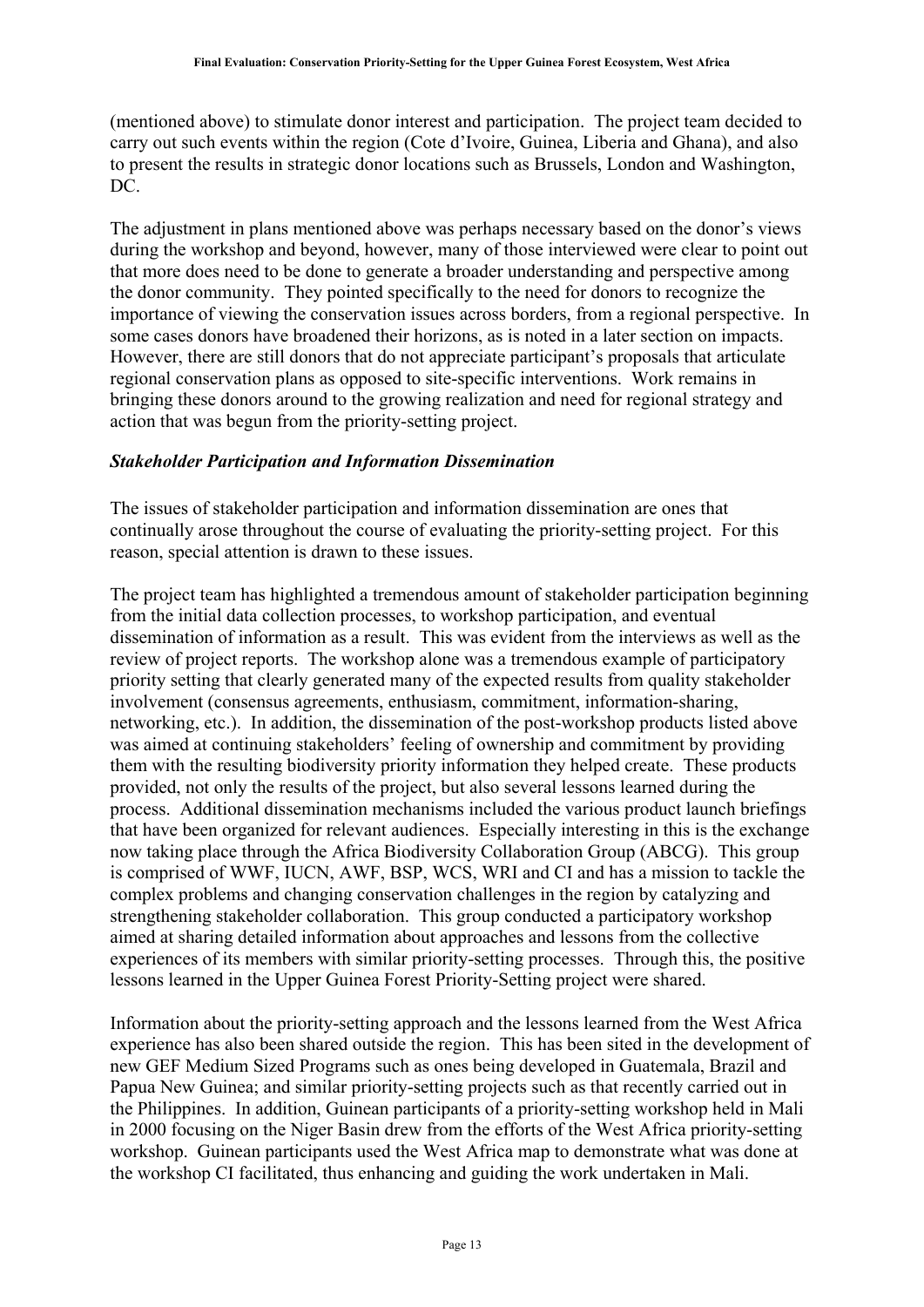In light of the high level of participation and information sharing that occurred, many participants interviewed still stressed the need for more involvement. In further pursuing the issue during the participant interviews, it became apparent that the real weakness of the project, and something for which planning was perhaps lacking, was the importance of timely and adequate dissemination of information. This issue was revisited with the project team during follow-up interviews and the suggestion was made that, "additional national level workshops and technical assistance in conservation planning are required to continue the process begun by setting geographic priorities. This would magnify the results of the project by applying the knowledge gained through the process to developing specific conservation initiatives that flow from within governments as well as civil-society, based upon a regional, ecosystem approach rooted in the best scientific information available. In the end, more resources to ensure further integration and follow-up would enhance the project design." On the surface this seems plausible and may in fact be the necessary path forward given the current situation. However, the evaluation argues that these activities were actually built into the original design but were lacking in their actual implementation. There was, in fact, an entire Output of the project dedicated to this theme: *Dissemination mechanism established and information disseminated and capacity for use built*. Some of this was carried out, as mentioned before, but with the project development objective stated as, *Actors (government [nat'l, local], donors, NGO's, communities, etc) integrate ecosystem-wide biodiversity priorities into regional and national planning and action*, much stronger emphasis needed to be applied to this Output. The activities suggested for follow-up are most likely appropriate and are in fact mentioned in the conclusions and recommendations that follow, but they should have been more aggressively pursued as part of the project rather than as a suggested follow-up activity.

#### <span id="page-13-0"></span>*CI Challenges*

CI faced some unexpected internal challenges during the course of the project that are worthy of mention in the assessment of project implementation, and there are also some disbursement issues that created added difficulties to project implementation.

One of these challenges to consider in the evaluation of project implementation is that by the project's end, all but one member of the original CI team to begin the project were in new positions within CI, including the senior director of CI's West Africa division. While this was not necessarily due to the project team itself, but rather institutional issues at the time, it certainly had a disturbing impact on project implementation. At the same time, CI as an institution changed its working focus from that of site-specific interventions to larger scale efforts at what they call the "corridor level". This set in motion a series of institutional adjustments that may have hindered the team's ability to implement at their otherwise efficient pace. To add to the challenges, CI moved its headquarters at the end of 2000 causing some delays in producing the final report and CD-ROM. Nonetheless, the majority of the project deliverables have been completed and there clearly are signs of impact already, as are noted in the following section on impact of the project.

The CD-Rom was also slowed during production as the new management of the West Africa Division placed in question the validity of using PRISMA, CI's GIS package for the production of maps, analysis of data, and storage of metadata. They felt the need to develop an additional, HTML version to facilitate end-user usability. In the end, both versions have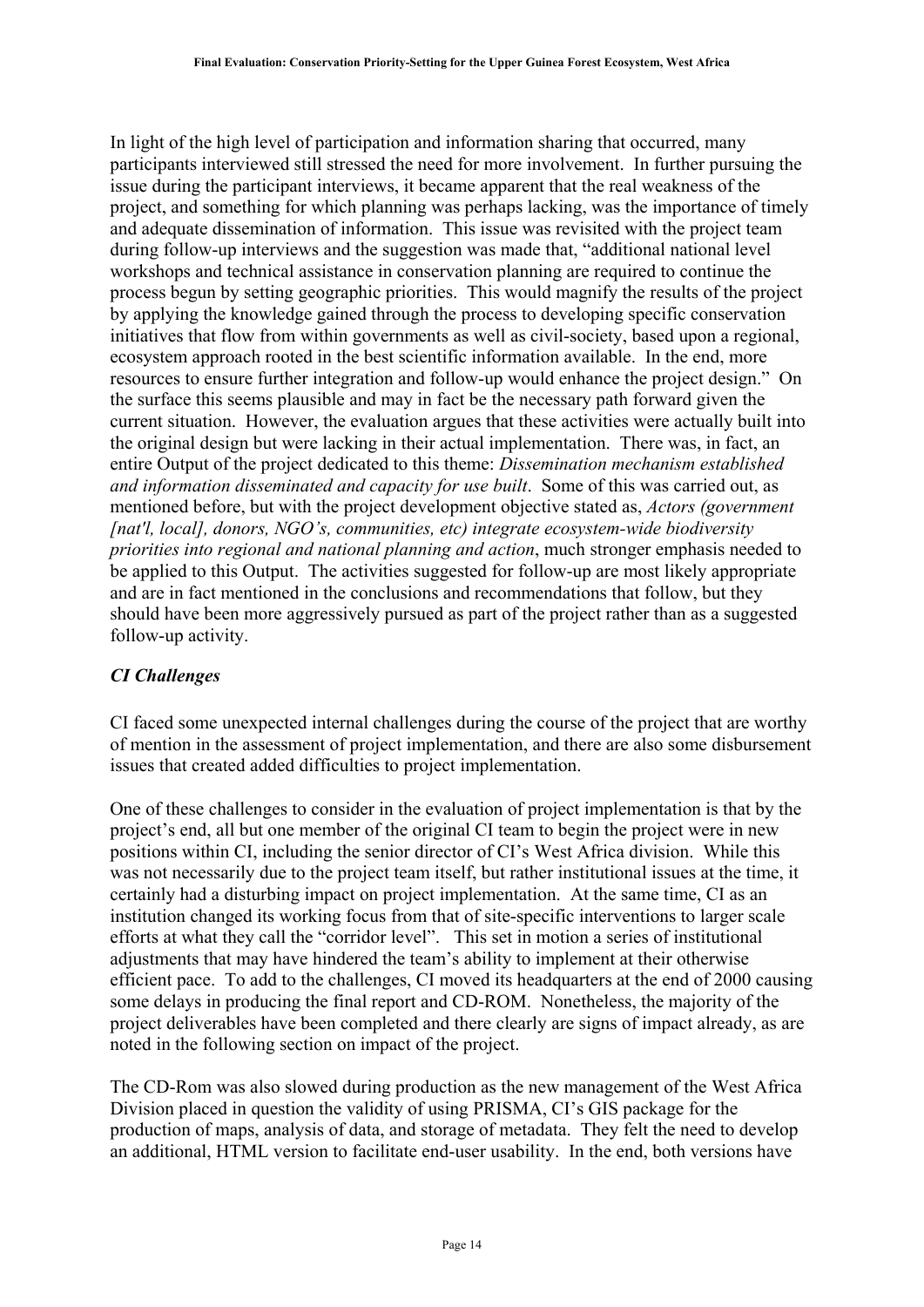been produced, but this involved having to contract a web team to design the HTML version, thus delaying delivery of the final product.

Continued instability and periodic unrest throughout the region also hampered communication and travel to the region, slowing down the production of products.

#### <span id="page-14-0"></span>Disbursement of Funds:

There appear to have been some irregularities in fund disbursements that may also have had an impact on CI's ability to implement according to schedule. Disbursement of funds seems to have begun smoothly with an initial payment made by UNDP at the beginning of the project. From that point on, however, the project team reports that the flow of funds was irregular and difficult to deal with. Apparently, the project team would submit the required reports that were then questioned back and forth in a cumbersome manner taking an unnecessarily long time to complete. According to the project team, an initial payment was made in October of 1998 and a second payment in June/July of 1999. After the 1999 payment, they report that no further funds were received until the end of the first quarter of 2001. It was at this point that UNDP agreed to pay the balance remaining on the total grant. Clearly, this is an irregular schedule and, perhaps, process. The view taken by this evaluation is that the burden most likely falls on both parties. It seems as though the process began as planned but then stalled somewhat during the first reporting and replenishing period. This led to a less efficient and regular reporting method by the project team. Their efforts were further frustrated by what they explain as a process in which they would submit reports only to have a series of questions arise based on the reports. These questions would then linger until the next reporting cycle. It appears that this process continued with the contract office claiming a preference to make an eventual lump payment based on a series of these reports. The final observation by the project team regarding disbursement of funds was to point out that they received only three payments through the life of the project. Two of these payments were made during the first 9 months of implementation and a final lump sum payment was made over a year later, close to the project completion date, and accounted for almost a third of the entire project funds (\$304,000).

The above observations also call into discussion the financial management of the project funds by the project team that they admit were not very strong. Their financial reporting was behind schedule almost from the beginning of project implementation. While this was a weakness of the implementation team, they also made it clear that the reporting format was very difficult and unclear and that they could not find helpful guidelines for the financial reporting requirements. They claim they could not get this from their contract officer either. After reviewing a series of these reports, it became clear to both parties that Conservation International had not been able to follow the guidelines and had therefore consistently submitted reports incorrectly to UNDP, but that these were accepted without comment. At the end of 1999 the mistakes were caught by the project team and corrected. These were submitted in a January 2000 report that was initially rejected by the contract officer due to the fact that they conflicted with the earlier, albeit incorrect, versions. Apparently, the reconciliation process took nearly six months to complete and was then questioned once again because the results of the correct report would required some re-reporting on the side of the contract officer. The final agreement was that CI would receive a lump sum payment to cover all outstanding and anticipated expenses. A final report for this funding had yet to be submitted at the time of the evaluation.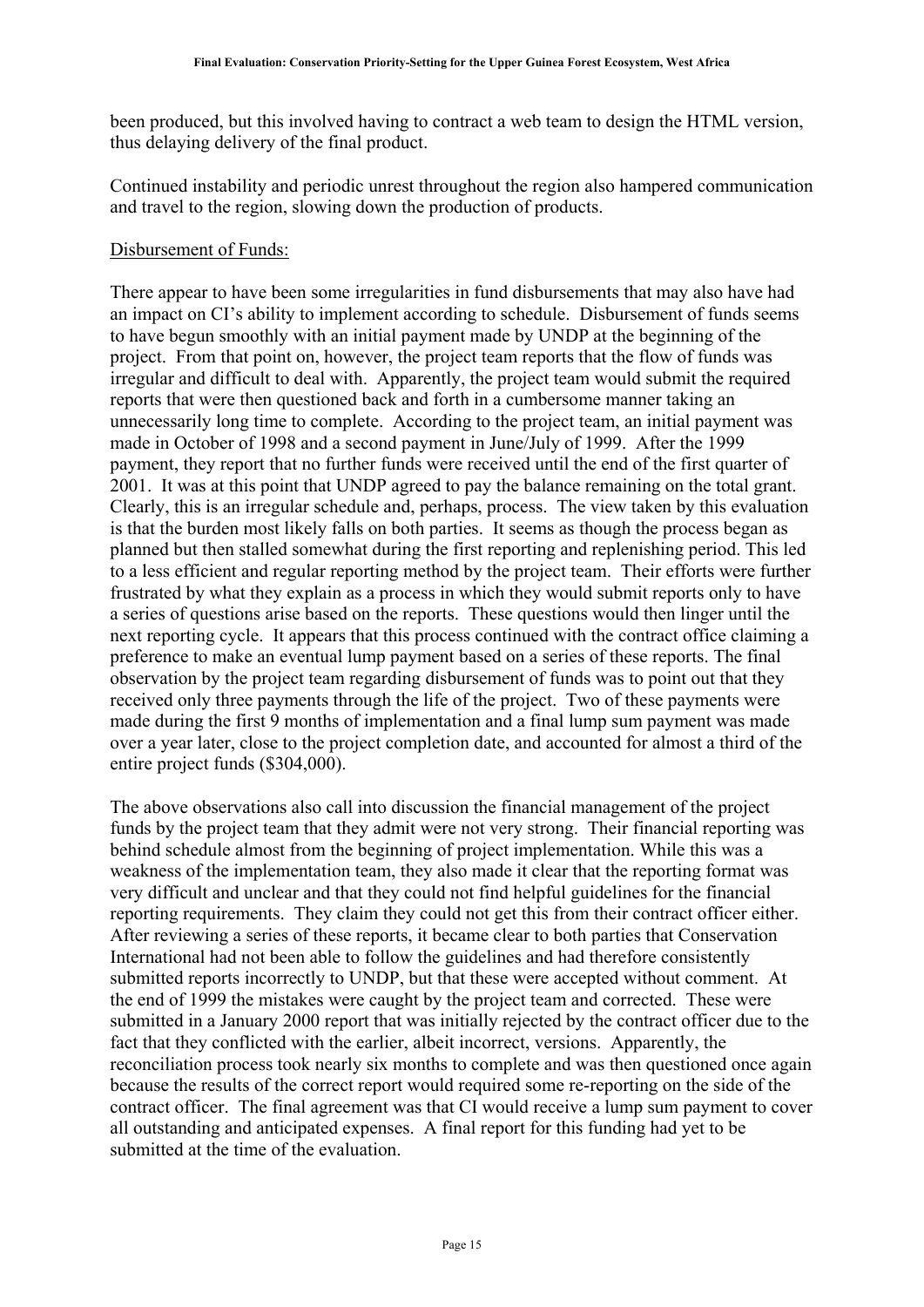Clearly, there are lessons to be learned from this experience. On the surface it is an easy suggestion to make the financial reporting requirements clear and to provide adequate guidelines for such reporting. This must then be understood and managed by the contracting officers responsible for the grants. This is the beginning, however, there is much to learn from a process that begins to go array and is not caught until late in the project cycle. These inconsistencies need to be recognized as early as possible and acted upon. The impression from this evaluation is that both sides of this contract have had the best intentions but have been frustrated by processes and requirements that may not have been clearly outlined and understood. Efforts should be made to smooth out such processes as we all understand how critical the relationship is between borrower and lender, and, of course, success or failure of the project objectives is what lies in the balance in these cases.

### <span id="page-15-0"></span>**Assessment of Project Impact:**

The following section addresses the issue of project impact and does so by first outlining what the stated impacts were, based on the original project design. It then continues by highlighting a series of early impacts achieved-to-date as well as some catalytic impacts that allow us to predict longer-term impact of the project.

#### <span id="page-15-1"></span>**Stated Impacts:**

The stated impacts for the priority-setting project come both from the original project document, and also from the Logical Framework. These documents are not included as Annexes to this evaluation, but may be easily retrieved from CI's West Africa Program. The Development Objective stated in the Logical Framework is the following:

*Actors (government [nat'l, local], donors, NGO's, communities, etc) integrate ecosystem-wide biodiversity priorities into regional and national planning and action.* 

This development objective was to be measured by a series of performance indicators highlighting such things as:

- *Newly funded projects address the priorities of the Upper Guinea Forest ecosystem as developed within the project.*
- *Regional consensus priorities (developed in the project) included in National Environmental Action Plans, Tropical Forestry Action Plans, and Biodiversity Strategies.*
- *New policies created that support the biodiversity conservation priorities established within the project.*
- *Increased donor investment in conservation capacity building.*
- *Increased coordination and action taking place across borders and regionally.*

#### <span id="page-15-2"></span>**Impacts Achieved to Date:**

The assessment of project implementation described above has pointed out both strengths and weaknesses encountered during the course of the project. Given the realities of this implementation, it is impressive to recognize the amount of early success this project is already showing. True, many of the impacts of this project will only be realized over a longer period of time, however, there is a significant degree of success already found in the region.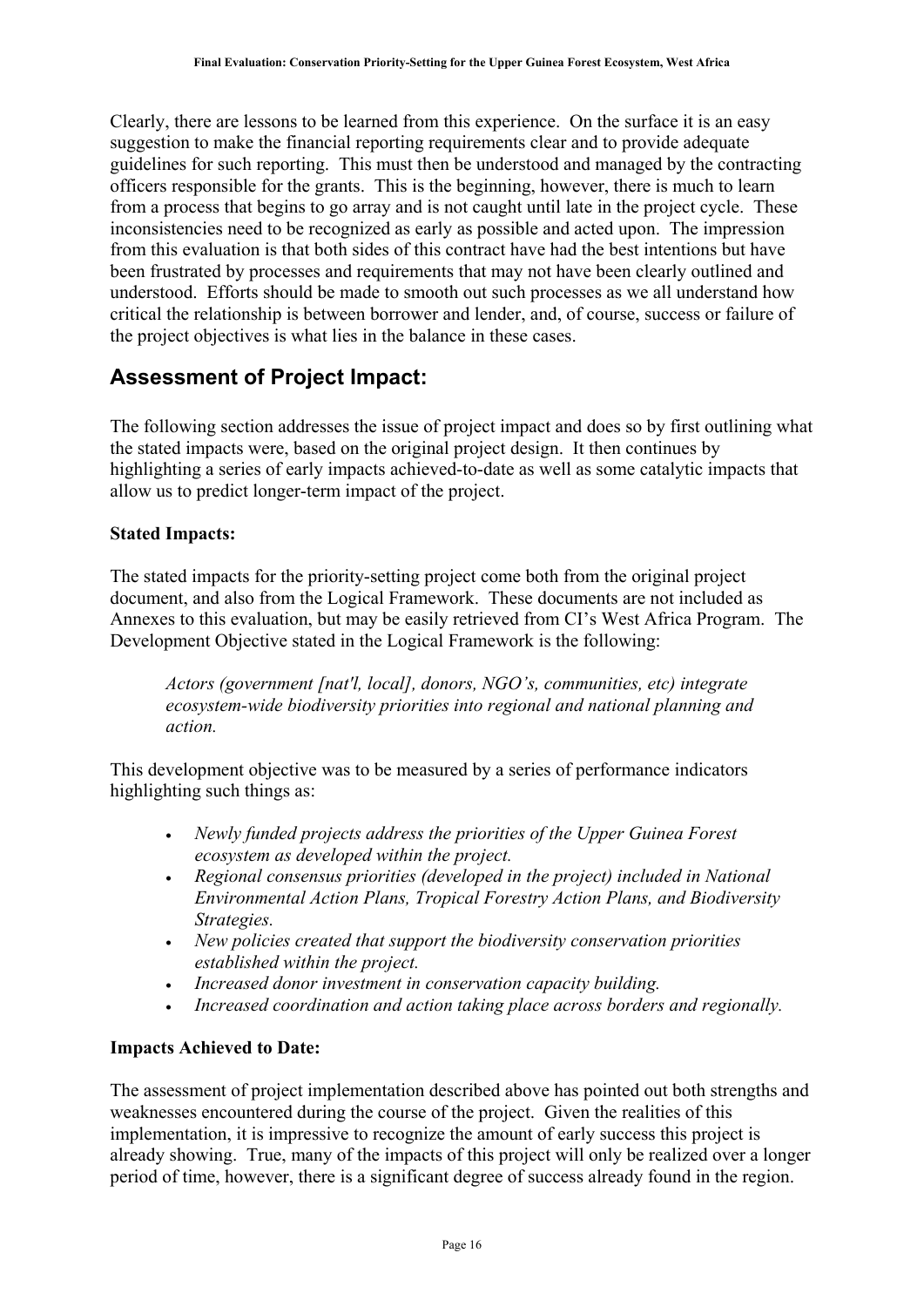This project developed the first-ever coordinated set of regional priorities for conserving biodiversity in the Upper Guinea forest ecosystem. In doing so, it has provided conservationists and decision-makers with accurate, up-to-date information on biodiversity, socio-economic conditions, threats and trends, and identified consensus priority conservation actions. This was made available early on by the conservation priority map, the first published regional depiction of the Upper Guinea Forest Ecosystem, and is continuing with the completion of the final report and CD Rom. The map, as noted in project reports and through several interviews, has proven to be an extremely useful tool for environmental planning in the region. Already, this has been seen in examples such as the use of the Conservation Priority-Setting Map in the delineation of the National Biodiversity Strategy of Cote d'Ivoire, the priority results being incorporated into a redraft of the Biodiversity Strategy of Guinea and that of Ghana as well. In addition, the World Wildlife Fund is using the Map as the basis for re-focusing their investments across six countries in the region.

In addition to the use of the data for strategic planning, a great example of how this project has leveraged new funding and attention to biodiversity conservation in the region is found in the new Critical Ecosystem Partnership Fund that has targeted the Upper Guinea Forest Ecosystem as a first year priority. The CEPF has committed \$4.3 million towards a set of strategic themes derived directly from the results of the priority-setting project and began funding project activities at the beginning of 2001. This is an enormous success for the region as the CEPF brings together funding from a partner base that includes the World Bank, GEF, Conservation International and the MacArthur Foundation. With some of the key multilateral agencies involved at such a significant level, an additional, anticipated impact is that the regional strategies of these large multilateral organizations and NGOs will continue to align themselves with the priorities set out from this priority-setting project. Had the prioritysetting process not been successfully implemented, it is unlikely that CEPF would have chosen the region for investment.

Additional examples of impact are found on a country-by-country basis. In Liberia, for example, the map demonstrates the biological importance and regional significance of Liberia's forests in protecting the largest remaining blocks of mature forest. This has helped channel nearly 1 million Euros from the European Commission into a new Forest Reassessment project, a collaboration between the Forestry Development Authority, CI, FFI, SCNL and the Environmental Commission. In addition to that funding, the Critical Ecosystem Partnership Fund is also contributing to the Forest Re-assessment. In addition to the Forest Re-Assessment Project, Liberia has also seen the resumption of the management of Sapo National Park, the establishment of community forests, and the carrying out of new surveys of methods and bio-monitoring. These are all results of the priority-stetting project stressed by key stakeholders from Liberia. An additional example of transboundary efforts can be seen in the fact that Liberia, Guinea and Cote d'Ivoire are holding talks geared towards Transboundary conservation of Mount Nimba.

In Cote d'Ivoire the priority-setting project established a framework for managing the protected areas, which was not in place in Cote d'Ivoire prior to the project. Such a framework takes into account the needs and knowledge of others and is now playing an important role in the formulation of a revised national action plan.

Interviews in Guinea provided several examples of how the results of the priority-setting are having early signs of impact. Already mentioned is the design of the national strategy and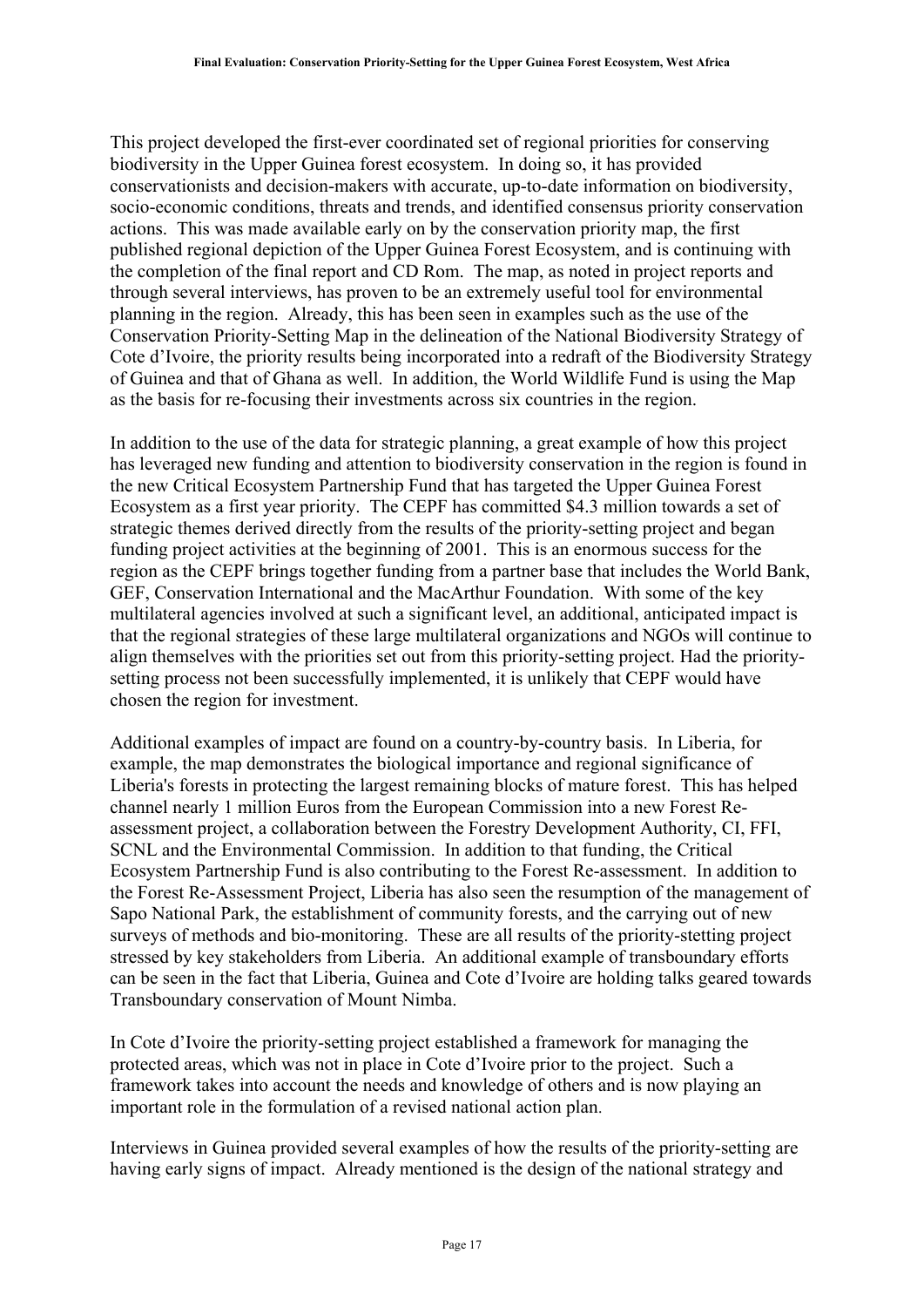action plan, but there has also been the design and validation of a national monograph in the four regions of Guinea. As a result, 70 projects were designed; all based on the priorities laid out from the priority-setting workshop results. An ethno botanical survey on Guinean ecology is not underway, independent researchers and NGOs are harmonizing data on conservation priorities of sub-regions, new projects are being designed based on the validation of the priority map, and universities are focusing their research and course work around the results of the priority-setting.

A regional coordination and planning meeting for critical ecosystems conservation activities held in West Africa in June 2001 brought together devoted conservation partners to address conservation issues and provide guidance. The need for coordination was perceived and it was acknowledged that there are a variety of actors pursuing conservation and or sustainable forest biodiversity management initiatives in sites marked as priorities on the conservation priority setting map for the Upper Guinea Forest. Some of these sites meanwhile, are known to be under intense pressure resulting from factors as varied as logging, grazing, plantation agriculture, mining, poaching, popular encroachment etc. It was proposed in this meeting to begin a collaborative process starting with a sampling of committed actors on the ground and how they address conservation challenges. This model will then be expanded.

#### <span id="page-17-0"></span>*Catalytic Impact*

Some of the catalytic impact has already been mentioned above, however, the project team responded to this issue by mentioning some additional examples. One of these is the realization that the map and its recommendations and priorities are being referenced by donors and governments in their planning and project designs. An example of this was seen with an EU desk officer for the region in Brussels using the materials as a basis for planning in late 2000. In addition to this, donors such as USAID Ghana are using the results to influence their site selection for economic growth projects so that they can simultaneously leverage this investment on biodiversity conservation.

The Ghana Wildlife Society pointed out that the map alone has already been very important in allowing them, and other organizations, to better focus their efforts. In fact, they have used the map to collaboratively strategize so as not to duplicate efforts as evidenced by GWS moving out of certain areas and letting others take over where they are better suited. These organizations are also using the map to provide justification for new initiatives, proposals, and advocacy work. As explained by the GWS communications manager, "The map is great for taking to Ministries to justify and argue issues and proposlas. This has already stimulated the government to develop an inter-ministerial committee to incorporate and integrate the ministry activities; the main focus of which are natural resource management, sustainable development, and tourism." Based on such advocacy work, GWS has been asked to present the conservation issues and priorities to each of these ministerial committees. GWS is using the map to its fullest and are eager to have the other products to continue their own efforts, but this needs doing also by other key stakeholders both on a national and regional level. On a more anecdotal note, GWS has used the map to introduce conservation priorities to kids in the classroom. Wildlife representatives presented to a total of 200 schools. In all cases they received a map and a total of approx. 20,000 children were covered. In an enthusiastic exchange with GWS, a director commented, "We did this with just the map. Imagine if we could use the CD and report to easily organize and present data for greater purposes of marketing and advocacy!"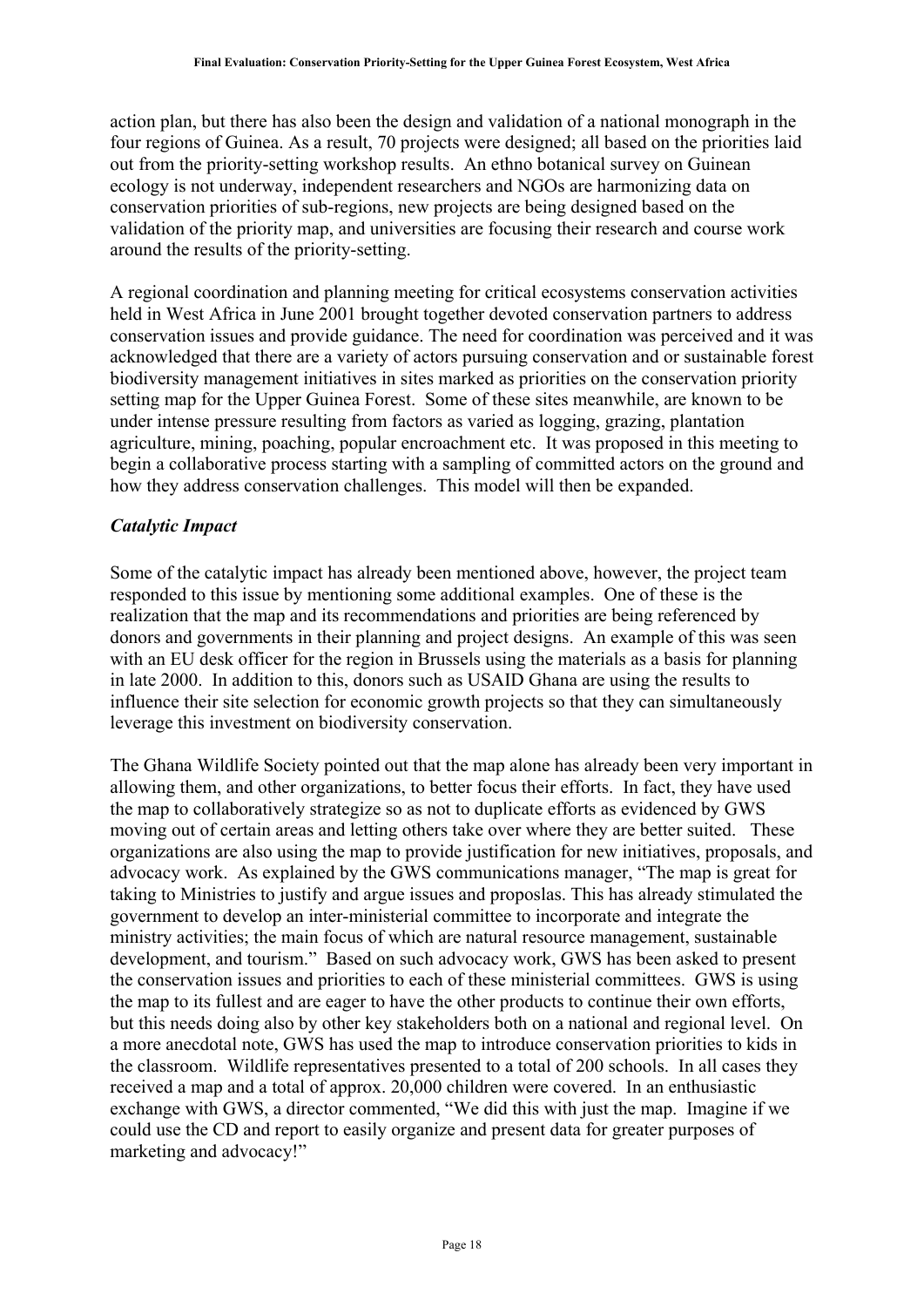The Ghana Wildlife Division provides a similar example in how it has used the results of the workshop to deliver advocacy and generate new conservation activity toward the area of Chabolo National Park; one of the areas under an identified as a priority. This area also includes the Agumatsu Wildlife Center. The Wildlife Division's efforts and awareness campaigns in this area have led to other ministries coming to visit and to explore complimentary ways of implementing activities within the priority area.

Finally, there are two new Rapid Assessments being carried out in Sapo National Park and the Liberian Forest. These responses to the priorities will hopefully catalyze further investment and action toward the conservation of these areas and thus provides a sign of sustainability.

The above impacts are significant and the project team expressed their opinion that it may even signal sufficient impact to call the project a total success. However, they are quick to point out that the full benefits will not be seen in full for a handful of years. Part of this is do to donor cycles and the slower evolution of larger, multi-sectoral lending strategies and the fact that this region is fragmented by language, systems, and civil unrest. However, several of those interviewed were careful to explain that the impacts they presented, while good, could have been far greater had they had access to the complete set of project products in a timely fashion. This suggestion is important to point out here, but is further developed in the section on "Lessons Learned".

#### <span id="page-18-0"></span>**Sustainability:**

The project team addressed project sustainability by noting the tremendously participatory nature of the entire priority-setting process. With over 90 institutions and 150 experts represented in the process, a significant amount of buy-in to the results has been achieved. In addition to this, the detailed list of impacts, many of which are catalytic in their stimulation of new conservation action and investment, helps signal the sustainability of the efforts begun by the priority-setting project. Key examples of this include the resources leveraged as noted by the Critical Ecosystem Partnership Fund (CEPF) committing \$4.3 million dollars to conservation efforts, and the European Union funding approximately \$1 million for the Liberia Forest Reassessment. The priority-setting project provided focus for the investment. Several projects are funded and many more are in the pipeline.

Sustainability is also suggested through the impacts found in the results of the priority-setting process being integrated into the national biodiversity action plans. As mentioned in the impacts section, some of these have been revised and others are underway.

A final example of impact that suggests sustainability comes from an interview response from Liberia:

*In Liberia, the results have demonstrated the significance of Liberia's forests and biodiversity to government. This has aided in efforts to ratify the convention on biological diversity, establish an environmental commission, and increase support for the government sanctioned Liberia Forest Re-assessment.*

The issue of sustainability appears to be well addressed on the surface but, as in the case of "Impacts" described above, more could have been done to ensure this sustainability. The Centre for African Wetlands at the University of Ghana, a participant in workshop preparation, the workshop, and follow-up revisions, is using the map to direct their research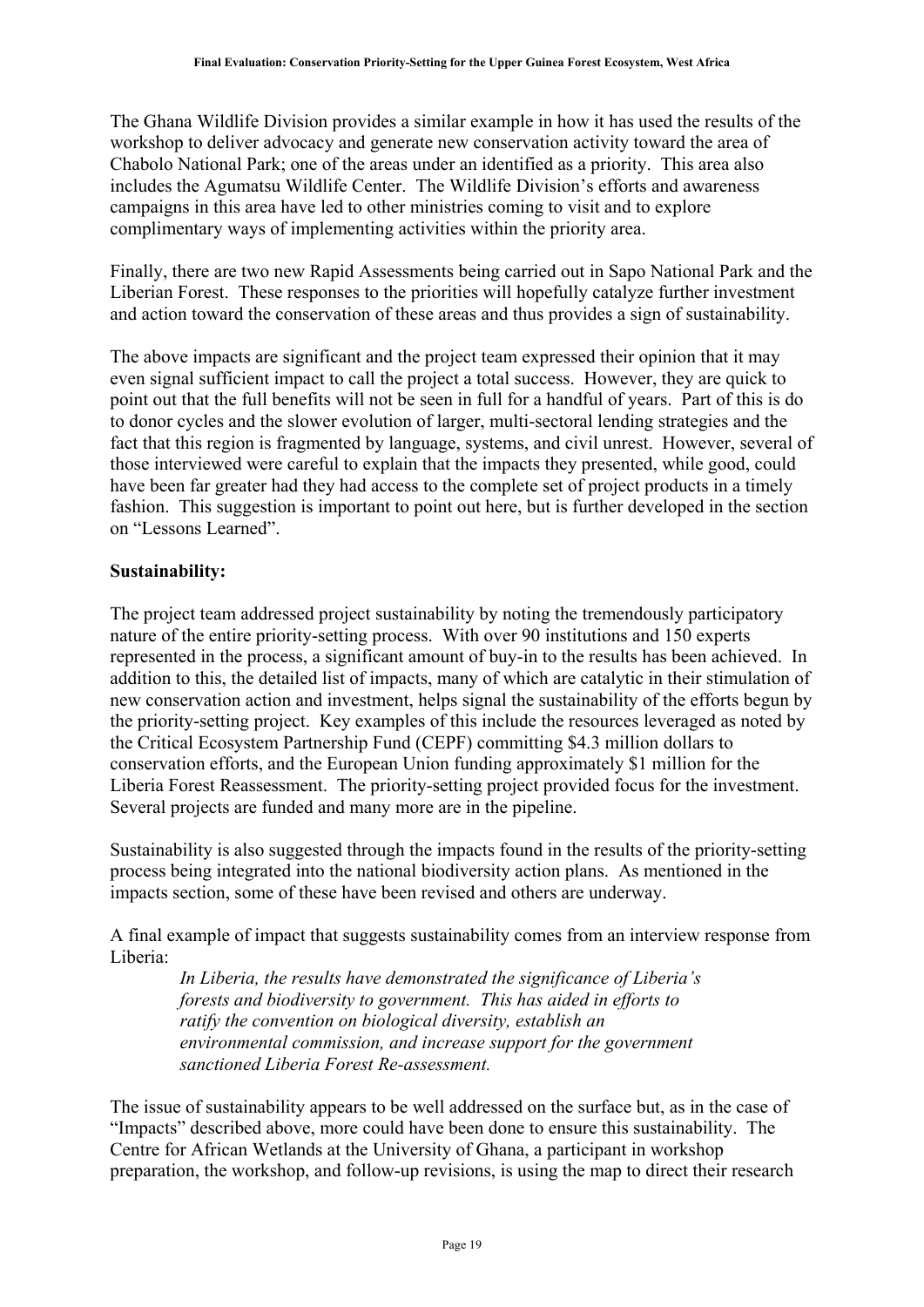and course study plans, but suggested that much more could have been done to ensure the projects long-term success. One very clear example they gave was the neglect of the project to pursue and facilitate the coordination of information networks that could so easily have been developed and would now be providing a good avenue for sustaining the early impacts of the project and advocating further impacts. There was such a diverse group present in the workshop and this was one of the great accomplishments it had. So many of these interesting and knowledgeable conservationists had the opportunity to meet, many for the first time, yet the opportunity to facilitate the continuation of interaction among this diverse group was not realized. These personnel and organizational exchanges should have been built on as part of the project design, as some of the participants may never have the opportunity to meet faceto-face again.

The above example is but one, however, the interviews of several participants as well as the project team members suggest that while there has been success at the impact level, and there are good signs of sustainability, more still could have been done, and should have. Again, this is addressed in more depth in the following section.

### <span id="page-19-0"></span>**Lessons Learned & Missed Opportunities:**

Many lessons learned and opportunities missed have been brought up already in various sections of the evaluation, particularly when describing the weaknesses of implementation elements and the discussion of impacts-to-date. This section, while possibly repeating some of these, attempts to consolidate the array of issues and lessons that may be drawn from the project experience in order to provide for sound integration into the final section on conclusions and follow-up recommendations. In consolidating the lessons learned, a series of themes begins to appear including the timely delivery of project results, capacity-building opportunities toward sustainability, networking and forming partnerships, and engaging donors to commit to action. The remainder of this section focuses on each of these and provides comments that come directly from the interviews targeted to these issues.

Timely delivery of the project deliverables has received significant mention in previous areas of the evaluation; however, it was continually repeated as an area in which opportunities, while not necessarily lost, were delayed and/or potential impacts were reduced. Communicating the results of the workshop was a key element of the project design, and rightly so. As one participant reminded, "The results of the priority-setting need to be pushed over and over again to all of the relevant stakeholders. This is the only way to create the necessary impacts expected of this process." What needs to be taken from the CI experience is the importance of getting this element of the design right, and implementing it in a timely manner. Developing consensus-based products on a scale such as that of the priority-setting project takes a significant deal of time and management and carries with it higher costs than are typically estimated. The constraints of communication, schedules, and resources involved in gaining agreement on detailed scientific priorities in a multi-country, multi-lingual region such as West Africa, should not be under-estimated. Because the products are such a critical element in the degree of success of a priority-setting project, better attention needs to be given to the design of this element, and careful monitoring needs to be put in place during implementation to help keep the work on track. In the case of this particular project, the delay in delivery of the products appears to have been successfully overcome. As on interviewee put it, "Participants have been left empty by the lack of final results from the workshop, but fortunately they are still eager to make use of these. This is because the workshop was so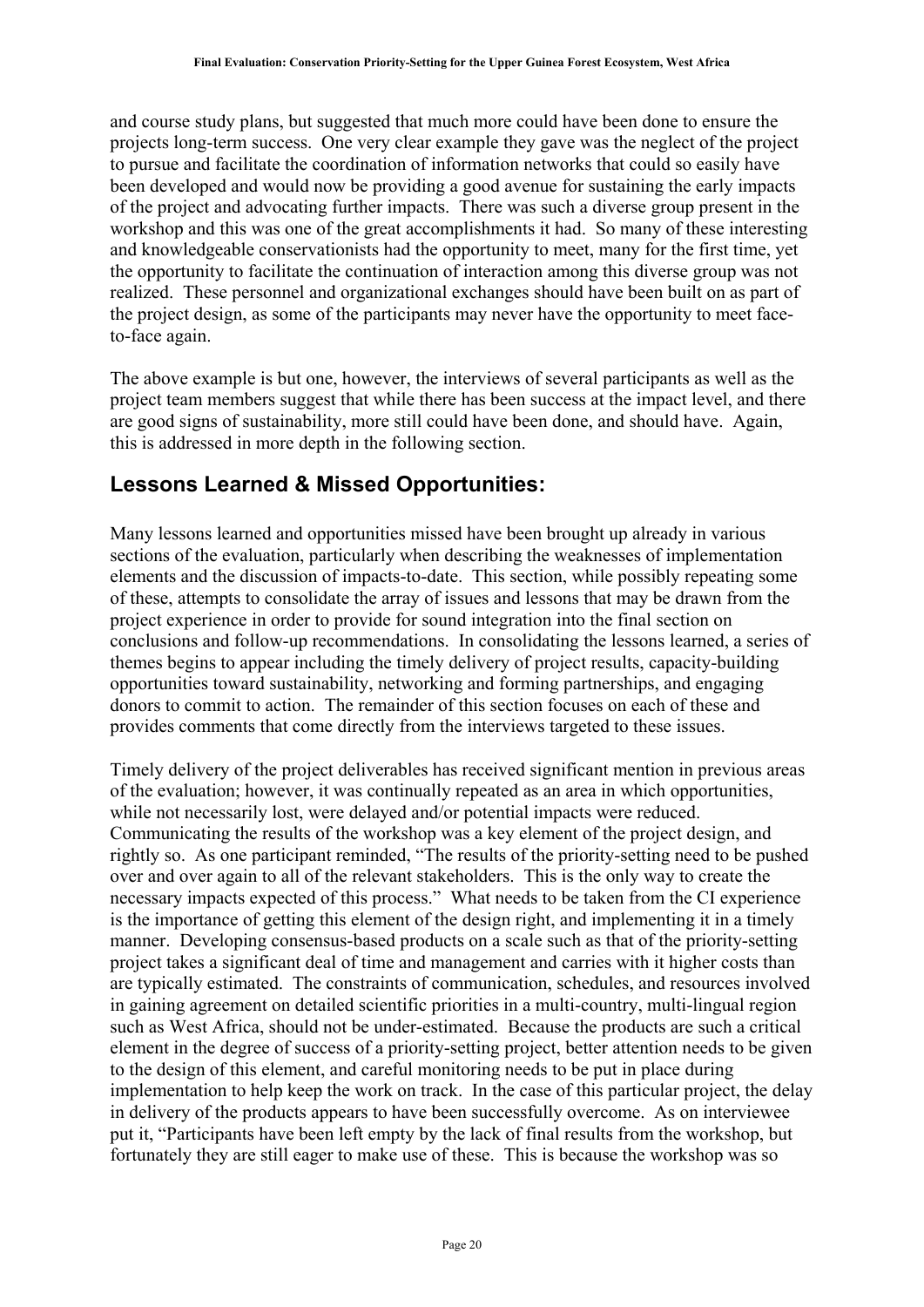impressive that participants will still come together nearly two years later to strategize based on these results."

Capacity-building issues were commented on frequently and this is often linked to the issue of sustainability which has been touched on already in an earlier section. The workshop itself proved that the capacity levels across the region are varying. Therefore, the project, which utilized the strengths of those with greater capacity during the workshop, should have encouraged follow-up activities that allowed for these early capacity-building opportunities to continue. In fact, certain individuals and organizations were selected to gather data prior to the actual workshop. This should have been used more carefully as an opportunity to provide training for local NGOs and others. By selecting participants to have training and practical experience through this early process of data collection, they could now better continue such collection in future years from within their perspective countries. These locally handled updates and revisions would allow for much more fluidity in knowledge and would continue the development of ownership within the region. While this was done in the case of the Ghanaian GIS team used during the workshop, there are few other examples of such efforts. This appears as an obvious opportunity missed that could have aided in the support of longterm sustainability of conservation in the region.

Similar to the discussion on capacity building opportunities that need to be taken advantage of in this type of project, the alliance building and networking opportunities need to be catalyzed in order to increase the impacts from the project. This was an opportunity that again was not taken full advantage of. Organizations had the opportunity to form alliances they could then use to collaborate in future work such as data collection, strategic planning, and collaborative advocacy. During the workshop, many of these organizations agreed to follow up on such efforts once the final products of the project were delivered. Due to the delay in the delivery of these, many of these networking and alliance-building plans never materialized. Had information come out quickly, as was planned, these alliances would have better continued to strategize and work together. In addition to this, some participants suggested that the project could have tried to keep the individuals and organizations that attended the workshop together by at least initiating things like discussion lists, regular progress reports, and news bulletins.

The final area to discuss is that of engaging the donors and gaining commitments to actions based on the results of the priority setting. A suggestion from several participants was that prior to the conclusion of the workshop, action items should have been targeted in order to stimulate the necessary proposals and funding for the priorities identified. This opportunity was not taken at the workshop and was justified in the review of implementation in that it would be followed up through the series of launch events and workshops. At the launch of the map, according to those interviewed, a very good presentation of the map was made and more importantly, how to use it was covered well. The drawback was that this was only useful for those present at the "one" launch in a given country. Therefore, the opportunity to ensure that stakeholders could effectively use the map, and that donors would commit funds toward the priorities described in it, was not addressed thoroughly enough. This is a consideration for future priority-setting projects to develop and implement carefully.

This in not an exhaustive list of the possible lessons learned and opportunities missed, and other examples do appear throughout the report. The aim here was to capture some of the key themes under which there are lessons to be recorded in order to help us focus on what some of the possible conclusions and recommendations may be for follow-up to the West Africa Priority-Setting Project.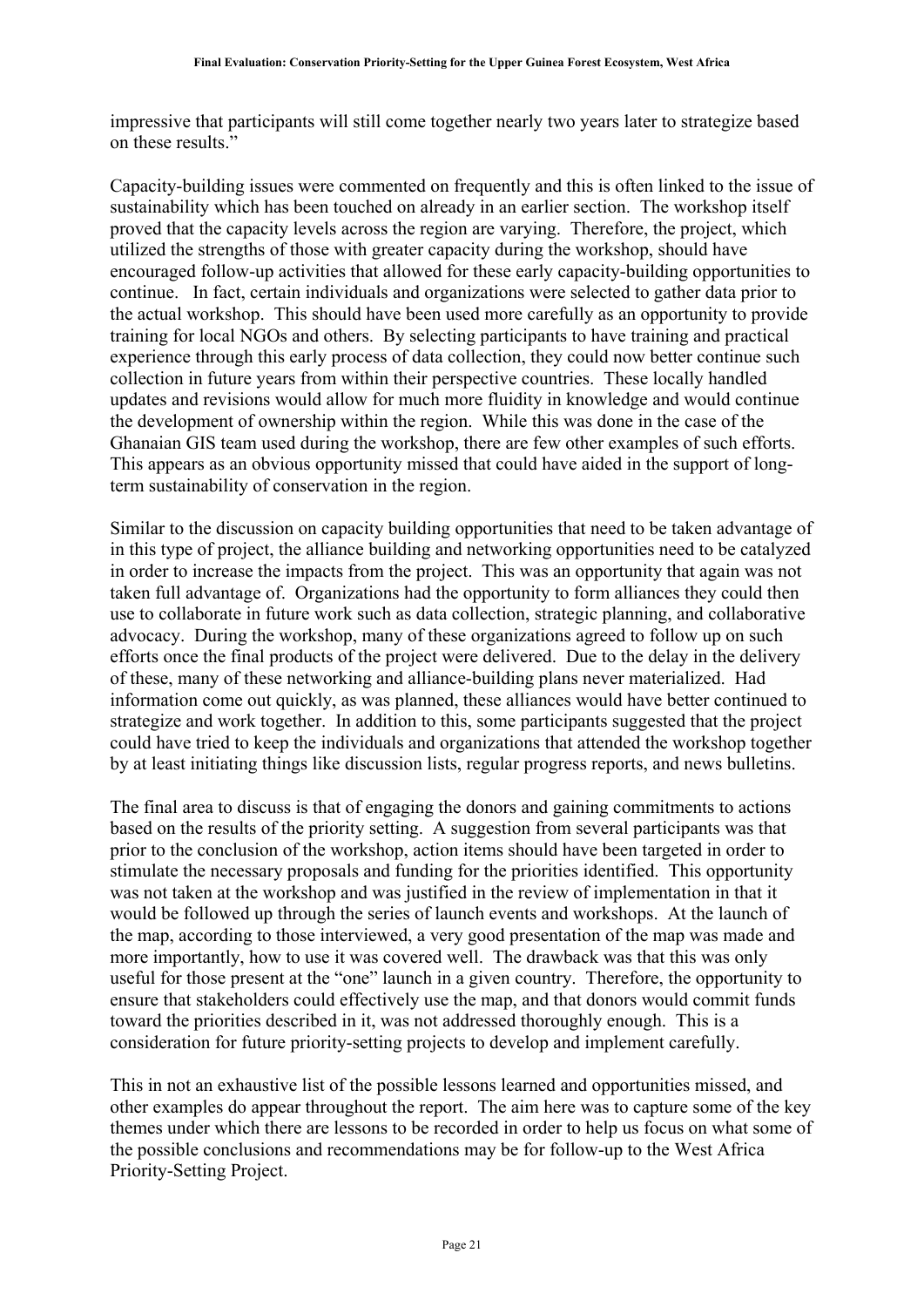### <span id="page-21-0"></span>**Conclusions & Recommendations for Follow-Up:**

Several recommendations for how to ensure maximum impact from this project have been made during the interview process, and the evaluation has already alluded to many. This final section of the report does not try to repeat these, but aims at outlining the themes and possible actions that might best take place now that the project itself is completed.

One important theme, and necessary area for further work, is that of continuing the national review processes of conservation strategies and environmental action plans. The opportunity now is to actively pursue these processes in the countries that have yet to complete these revisions. That is not to say that the NGO community needs to take over the processes already in place, but they do need to collaboratively and strategically stimulate these processes through the realization of revised plans. Fortunately, most of those interviewed do see these still as opportunity stemming from the priority-setting workshop. While time is running out to take advantage of the enthusiasm from the workshop and its products, the window is still open and this must be taken aggressively pursued. With a small amount of additional investment, CI and the other NGOs should continue to move this forward so that the larger impacts of the initial priority-setting project are realized.

Continued collaboration and networking is another theme that provides opportunity for constructive follow-up work. The workshop generated a realization among many participants that their individual efforts are part of something much larger. The region got together, shared objectives, and broadened their horizons. This generated an interest and willingness to continue such efforts collaboratively, but to maximize its effectiveness, there is a need for one or more cohesive mechanisms that would provide ongoing information exchange. Therefore, many have suggested that more periodic regional workshops take place to facilitate the collaboration and networking among environmental specialists that was begun through the first workshop. It is not, however, a simple matter of having workshops, and some will certainly argue against too many workshops. A balance should be struck. But other opportunities exist that can easily facilitate continued and improved collaboration. A repeated suggestion is to establish some form of an electronic network system to make information available and accessible to all interested and participating organizations across the region. As one participant suggested, "Even just a newsletter to keep people in touch with progress after the workshop would have helped. Of course, of larger use would be the possibility of having a "clearing house" of information on current data and research."

Some additional suggestion recommended include:

- An "Upper Guinea Forest Conservation" web site/discussion group, managed through a regional entity, that showcases conservation projects and approaches throughout the region;
- A periodic regional conservation conference, with formal presentations as well as working groups and training opportunities;
- A regional newsletter, or bulletin, highlighting current activities and lessons learned;
- Focused professional networks for specific groups (i.e. wetland managers, environmental education experts, advocacy and policy work, community development experts, etc.) that periodically produce a journal or compendium of project and research updates.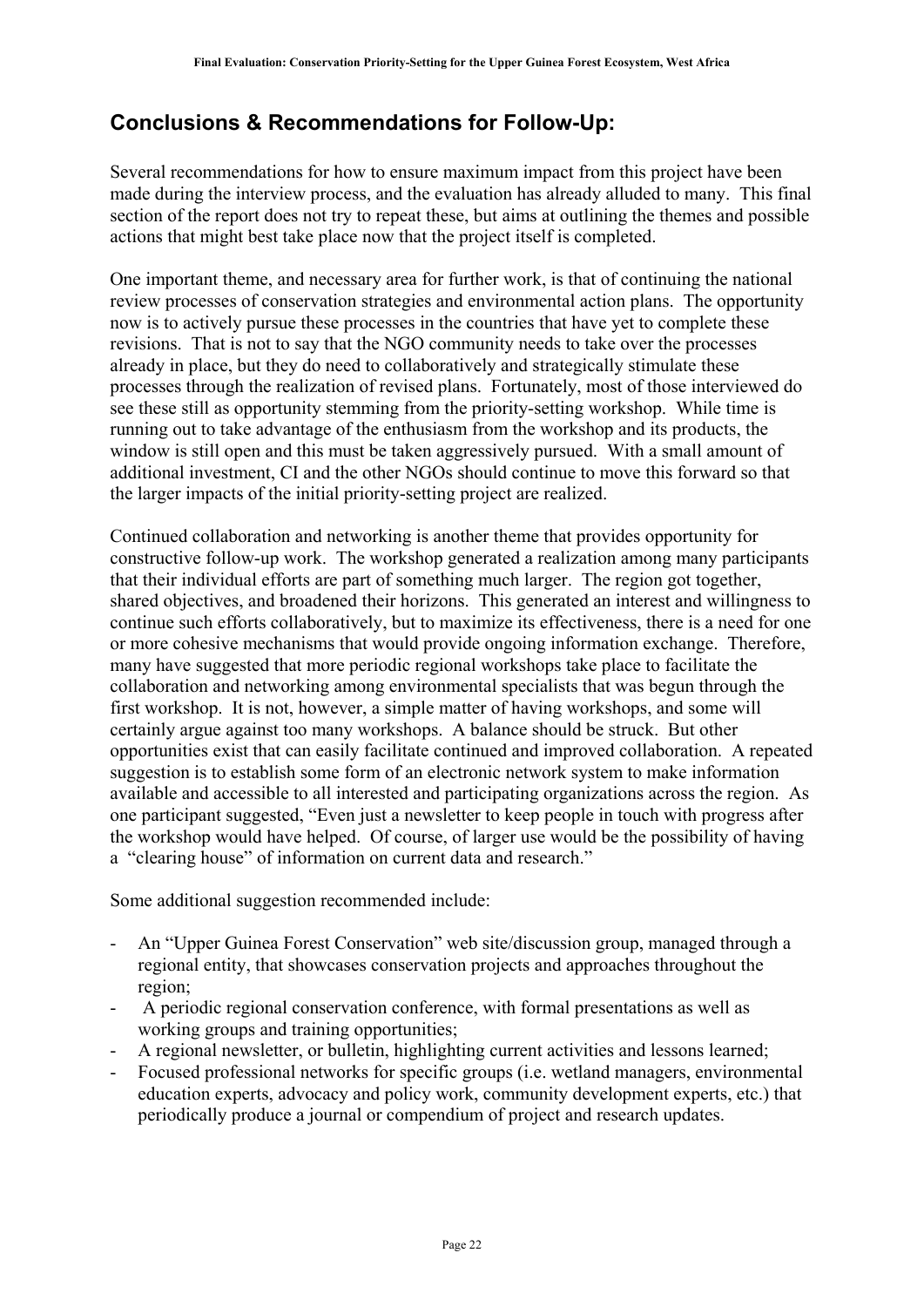There are several possible avenues to proceed by and the important point made here is that some of these need to be facilitated and stimulated before the recognition and understand of their potential value is lost.

The possible options mentioned above are certainly plausible follow-up activities, however, a critical element appears to be missing and that is the issue of capacity within the region to continually carry out the data updates and strategic revisions necessary to maintain the information base. This is something that would best be handled locally to allow for continued ownership and collaboration among partners in the region, but will necessitate focused capacity building from, and among, the most appropriate stakeholders. One suggestion offered by the university participants interviewed is for there to be some targeted institutional strengthening programs carried out in one or two key universities, with expanded and updated curricula and degree offerings in conservation science. These programs would then be able to continue the capacity building efforts within their countries, and also across the region. In additional to the universities, there may be an obvious opportunity in providing capacity in a series of focused national level workshops and technical assistance programs in conservation planning. These are required to ensure the effective use of the products of the workshop (map, report and CD), and also for the continuation data gathering, updating and revising. This would magnify the results of the project by applying the knowledge gained through the process to developing specific conservation initiatives that flow from within governments as well as civil-society, based upon a regional, ecosystem approach rooted in the best scientific information available. This could lead, for example, to government ministries better using the most up-to-date tools and information to revise and develop policies and plans regarding the hotspot and priority areas. As the interviews confirmed, not only are the NGOs eager to participate is such capacity building events, the government is also enthusiastic to participate; they are in fact expecting this to happen.

The capacity building issue has already hinted at another issue, that of filling in information gaps and updating information on a periodic basis. The capacity opportunities have been mentioned about, but there is also an immediate need for those with existing capacity to complete the data gather to fill in various gaps discovered through the project process. This is already happening in the case of the Liberia Forest Reassessment, but could happen in other areas as well. Some suggestions include the conducting of regular monitoring and evaluation efforts, rapid assessment programs for areas with information gaps, and the revision of the priority map on a planned basis such as every 2 or 3 years. In carrying out these processes, organizations should be innovative and find collaborative ways in which to include local groups and individuals for whom capacity building would lead to longer-term benefits for the region.

A final opportunity for follow-up activity is in promoting the conservation priorities and opportunities to the donor community. The donor community is currently active and investing in the region, however, there is still a strong tendency to focus efforts on specific sites, thus missing out on regional conservation issues and opportunities to collaborate and compliment others. The products of the workshop should be disseminated widely, and quickly to this donor community, but there is also the suggestion coming from several participants to follow through with a regional workshop that would allow the national strategies and plans being revised to be presented to donors and hopefully integrated into their funding plans across the region.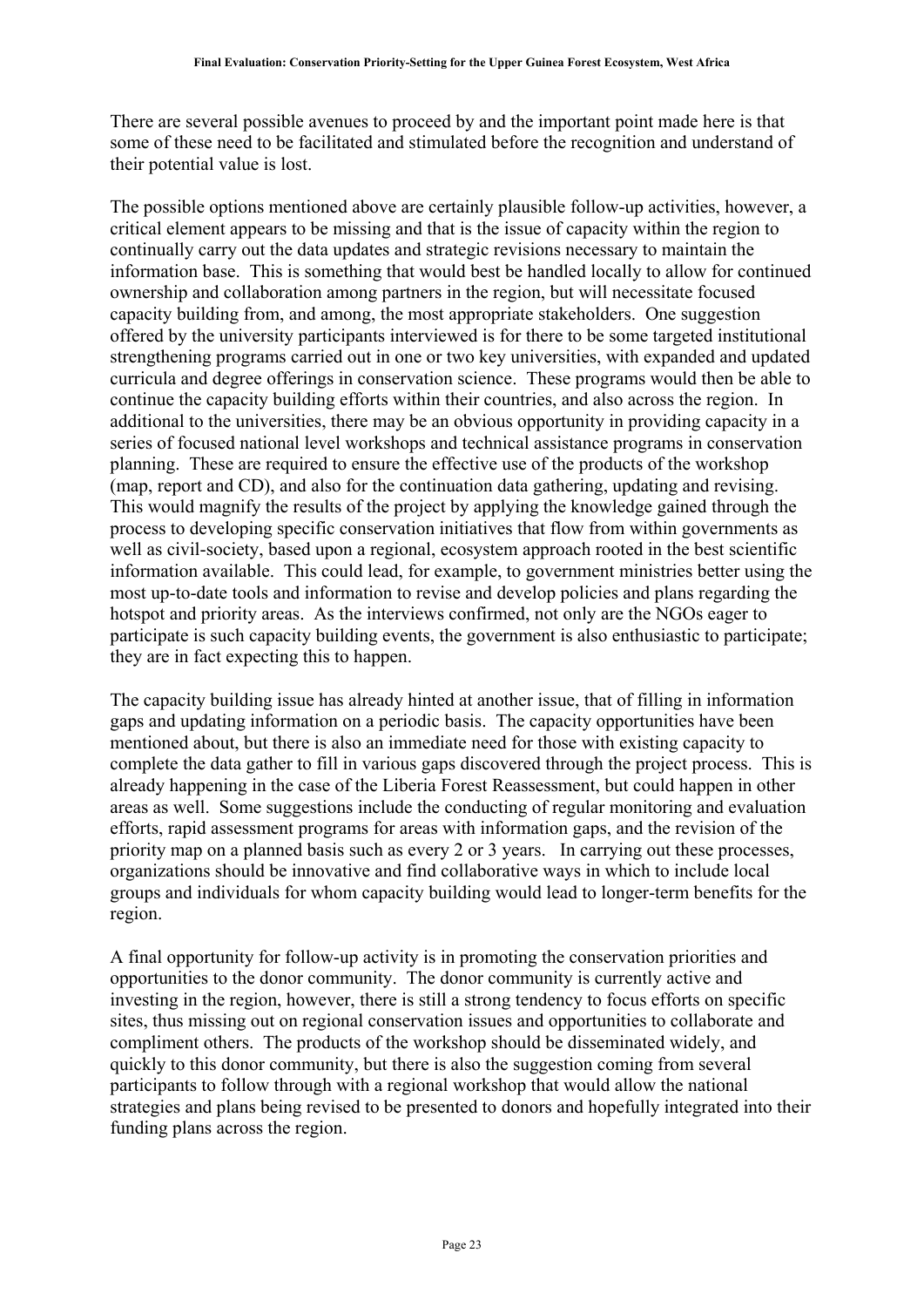These are some of the obvious recommendations for follow up work, and the consultants involved in this report plan to carry out a follow-up workshop with the project team to further develop the logical follow-up steps that might best be pursued in the region. A tremendous amount of enthusiasm and behavioral change has occurred through the implementation of this project and the tough work that lies ahead is in harnessing this opportunity to create larger impacts in the region.